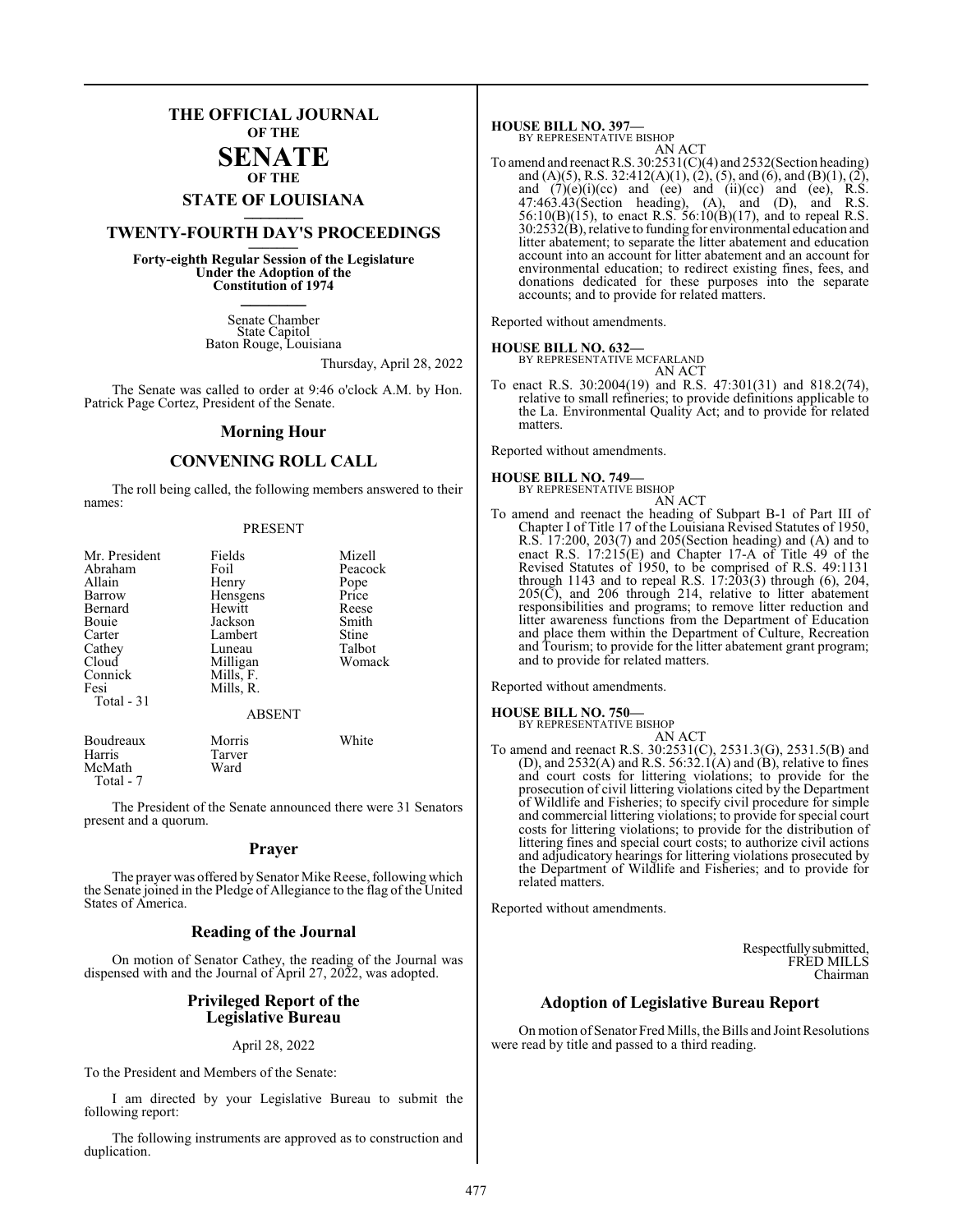## **Page 2 SENATE 24th DAY'S PROCEEDINGS**

April 28, 2022

#### **Introduction of Senate Concurrent Resolutions**

#### **SENATE CONCURRENT RESOLUTION NO. 44—** BY SENATOR FRED MILLS

A CONCURRENT RESOLUTION

To commend Malcolm Joseph Broussard upon the occasion of his retirement from the Louisiana Board of Pharmacy and for his outstanding accomplishments in the field of regulating and practicing pharmacy, his many years of steadfast public service, his international representation of Louisiana in developing pharmacy best practices, his receipt of countless awards and accolades of excellence in the field of pharmacy, and his immeasurable contributions to the people of the great state of Louisiana.

The resolution was read by title and placed on the Calendar for a second reading.

#### **Senate Resolutions on Second Reading**

#### **SENATE RESOLUTION NO. 93—** BY SENATOR FIELDS

A RESOLUTION

To express the sincere condolences of the Senate of the Legislature of Louisiana upon the passing of Tristan Murray Vessel.

On motion of Senator Fields the resolution was read by title and adopted.

#### **SENATE RESOLUTION NO. 94—** BY SENATOR FIELDS

A RESOLUTION

To express the sincere condolences of the Senate of the Legislature of Louisiana upon the passing of Sallie Gillespie Newman.

On motion of Senator Fields the resolution was read by title and adopted.

#### **SENATE RESOLUTION NO. 95—**

BY SENATOR ROBERT MILLS A RESOLUTION

To recognize Wednesday, May 4, 2022, as Literacy Day at the Louisiana State Capitol.

On motion of Senator Robert Mills the resolution was read by title and adopted.

#### **SENATE RESOLUTION NO. 96—** BY SENATOR BOUDREAUX

A RESOLUTION

To recognize Thursday, May 5, 2022, as the thirty-eighth annual Red and White Day at the Louisiana State Capitol.

On motion of Senator Boudreaux the resolution was read by title and adopted.

## **SENATE RESOLUTION NO. 97—** BY SENATOR BOUDREAUX

A RESOLUTION

To commend the Louisiana Endowment for the Humanities for its outstanding contributions to the state of Louisiana and to express sincere gratitude to the Prime Time Head Start programs for its lasting contributions to early childhood education in Lafayette Parish and in Louisiana.

On motion of Senator Boudreaux the resolution was read by title and adopted.

#### **House Bills and Joint Resolutions on Second Reading**

#### **HOUSE BILL NO. 57—**

BY REPRESENTATIVE HOLLIS

AN ACT To amend and reenact R.S. 9:1145 and 1147, relative to homeowners associations; to provide relative to privileges; to provide for notice to certain owners; to provide for time periods; to provide for procedures for cancellation of certain privileges; to provide for attorney fees; and to provide for related matters.

The bill was read by title and referred by the President to the Committee on Judiciary A.

#### **HOUSE BILL NO. 135—**

BY REPRESENTATIVE MARINO AN ACT

To enact R.S. 40:1046.1, relative to dispensing of medical marijuana; to provide relative to pharmacies licensed by the Louisiana Board of Pharmacy to dispense medical marijuana, known commonly as marijuana pharmacies; to authorize dispensing of medical marijuana to certain persons who are not Louisiana residents or are short-term residents of this state; to establish qualifications necessary for such persons to receive medical marijuana in this state; to establish duties of marijuana pharmacies with respect to such dispensing; to prohibit the dispensing of medical marijuana in certain instances; and to provide for related matters.

The bill was read by title and referred by the President to the Committee on Health and Welfare.

#### **HOUSE BILL NO. 142—**

BY REPRESENTATIVES SCHLEGEL, ADAMS, AMEDEE, BACALA,<br>BISHOP, BUTLER, CARRIER, CREWS, EDMONDS, EDMONSTON,<br>FIRMENT, FISHER, FONTENOT, FREIBERG, GAROFALO, HARRIS,<br>HODGES, HORTON, MIKE JOHNSON, KERNER, MOORE, CHARLES<br>OWEN, PHEL

- AN ACT
- To enact R.S. 9:2800.28, relative to material harmful to minors; to provide for liability for the publishing or distribution of material harmful to minors on the internet; to provide for reasonable age verification; to provide for legislative intent; to provide for individual rights of action; to provide for attorney fees, court costs, and punitive damages; to provide for exceptions; to provide for definitions; and to provide for related matters.

The bill was read by title and referred by the President to the Committee on Judiciary A.

**HOUSE BILL NO. 187—** BY REPRESENTATIVE TURNER

AN ACT

To enact R.S. 3:266(25), relative to the powers of authority of the Louisiana Agricultural Finance Authority; to expand the powers ofthe Louisiana Agricultural Finance Authority to authorize the acquisition and distribution of fuel through different methods during a natural disaster; to provide an effective date; and to provide for related matters.

The bill was read by title and referred by the President to the Committee on Agriculture, Forestry, Aquaculture, and Rural Development.

#### **HOUSE BILL NO. 236—**

BY REPRESENTATIVE ADAMS

AN ACT To amend and reenact R.S. 47:1923(D)(1)(a), relative to the East Feliciana Parish tax assessor; to provide for the payment of certain insurance premiums for retirees; to provide for effectiveness; and to provide for related matters.

The bill was read by title and referred by the President to the Committee on Judiciary B.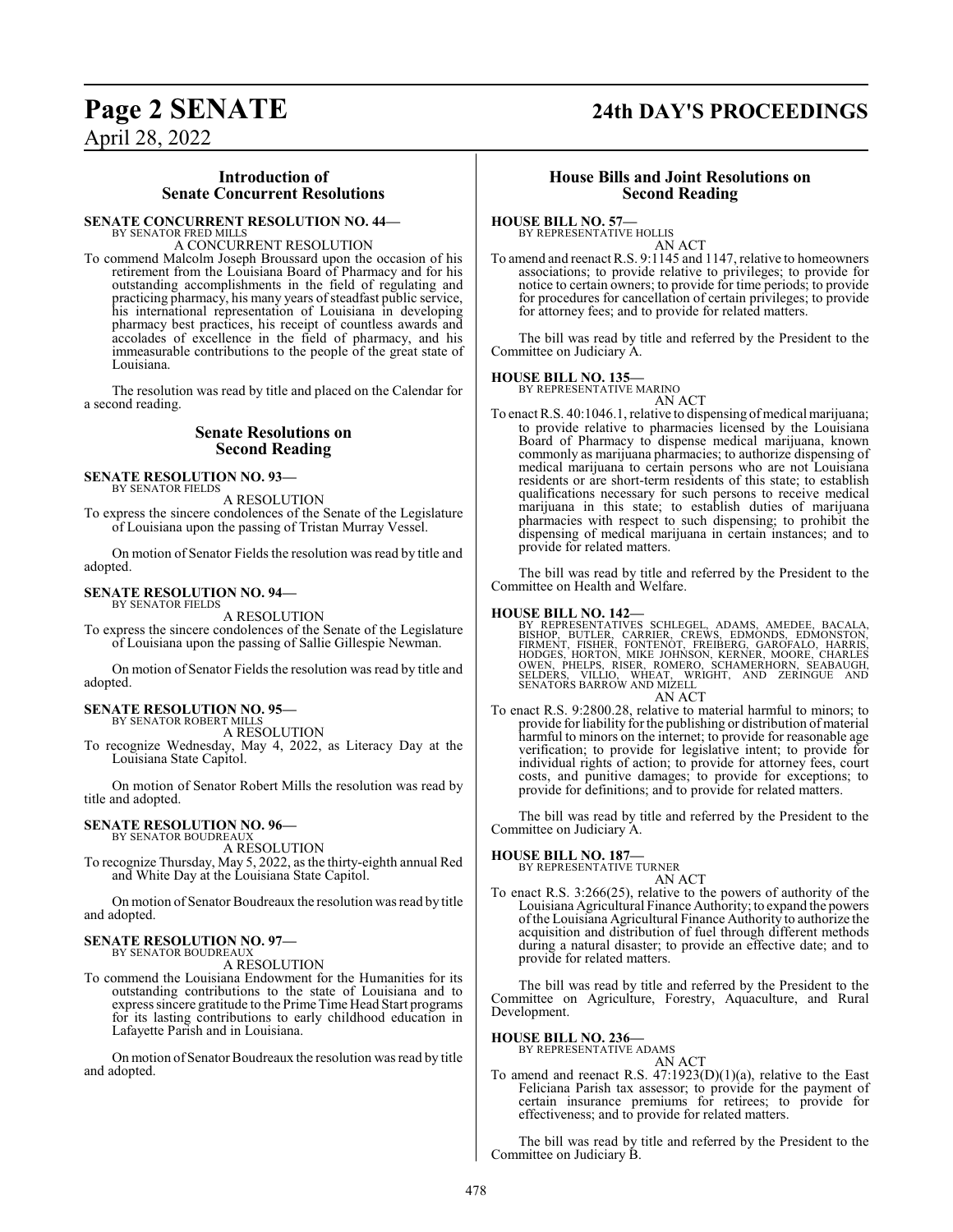#### **HOUSE BILL NO. 302—**

BY REPRESENTATIVE FREEMAN AN ACT

To amend and reenact R.S. 32:1741(I), relative to the booting of motor vehicles parked on private property; to remove the prohibition on a parking facility company, valet company, or general manager fromhaving an ownership interest in a business engaged in booting vehicles on private property or from accepting a rebate or other compensation from a booting company; and to provide for related matters.

The bill was read by title and referred by the President to the Committee on Transportation, Highways and Public Works.

#### **HOUSE BILL NO. 305—**

BY REPRESENTATIVE GADBERRY

- AN ACT
- To enact R.S. 37:701(I), relative to the Louisiana Professional Engineering and Land Surveying Board; to provide for the incidental practice of engineering by architects; to provide for the scope of practice for architects engaging in incidental engineering work; to provide for certain conditions; and to provide for related matters.

The bill was read by title and referred by the President to the Committee on Commerce, Consumer Protection, and International Affairs.

## **HOUSE BILL NO. 345—** BY REPRESENTATIVE ORGERON

- AN ACT
- To amend and reenact R.S. 17:426(A), relative to toll exemptions for certain school personnel; to provide an exemption from tolls on the Louisiana Highway 1 Bridge for teachers, school bus drivers, and other school employees; to provide for effectiveness; and to provide for related matters.

The bill was read by title and referred by the President to the Committee on Transportation, Highways and Public Works.

## **HOUSE BILL NO. 360—** BY REPRESENTATIVE HILFERTY

AN ACT

To amend and reenact Children's Code Articles 320(B), (C), and (D),  $335(D)$  and  $(E)$ ,  $502(1)$ (introductory paragraph) and  $(5)$ ,  $575$ , 601, 603(2)(introductory paragraph), (18), (20), (25), (26), and  $(27)$ ,  $607(A)$  and  $(C)$ ,  $608(A)$ (introductory paragraph),  $(3)$ , and  $(4)$ ,  $(B)$ , and  $(C)$ ,  $612(A)(2)$  and  $(4)$ ,  $615(B)(1)$ ,  $619(A)(1)$ ,  $(B)$ , and (C),  $620(A)$ , (B), and (C),  $621(A)$  and (B),  $622(B)$ (introductory paragraph),  $(1)$ ,  $(2)$ , and  $(3)$ ,  $623(A)$  and  $(B)$ , 624(A), (C)(1), (F), and (H), 625(D)(1), 626, 627(C), 635.1, 638, 639, 640(A) and (C), 646.1(B)(2) and (D), 672.1(B), 673, 675(A) and (B)(1), (2), (3), (6)(a), and (8), 677(B) and (C), 681(A)(introductory paragraph) and (1), 682(A) and  $(B)$ (introductory paragraph),  $(4)$ , and  $(5)$ ,  $683(A)$ ,  $(B)$ , and  $(D)$ ,  $684(B)$  and  $(C)$ ,  $700(A)$ (introductory paragraph) and  $(1)$ , 702(C)(1) and (4), (E), (G), and (J), 710(A) and (D), 716,  $722(A)(2)$  and  $(4)$  and  $(B)$ ,  $724.1(C)(2)$  and  $(4)$ ,  $1003(1)$ (introductory paragraph) and (10),  $1016(A)$  and (B), 1021, and 1404(13) and to enact Children's Code Articles 335(F) and (G), 603(28) through (32), 1019.1, and 1019.2, relative to the continuous revision of the Children's Code; to provide for the determination of indigency; to provide for the appointment of counsel; to provide for the preparation of the record; to provide for definitions; to provide authorization to the Indigent Parents' Representation Program; to provide for Child in Need of Care proceedings; to provide for the safety of a child; to provide for reasonable efforts of the Department of Children and Family Services; to provide for the welfare of a child; to provide for the removal of a child; to remove outdated language; to provide for a continued safety plan hearing; to provide for notice of court orders; to provide forservice made on a child; to authorize service by commercial courier; to provide for the confirmation of electronic delivery; to provide for a child to remain in the custody of a parent; to require written reasons for

## **24th DAY'S PROCEEDINGS Page 3 SENATE** April 28, 2022

removal; to provide for return of the child; to provide for modification of judgments; to provide a cross reference; and to provide for related matters.

The bill was read by title and referred by the President to the Committee on Judiciary A.

### **HOUSE BILL NO. 402—**

BY REPRESENTATIVE HUGHES AN ACT

To amend and reenact R.S. 9:2800.9(A)(1), relative to prescription; to provide relative to the prescriptive period for certain civil actions against a person for certain acts committed against a minor; to provide for definitions; to provide for implementation; to provide for an effective date; and to provide for related matters.

The bill was read by title and referred by the President to the Committee on Judiciary A.

**HOUSE BILL NO. 459—** BY REPRESENTATIVES CHARLES OWEN, AMEDEE, AND HORTON AN ACT

To enact R.S. 22:1054.2 and Subpart A-1 of Part I of Subchapter A of Chapter 5-D of Title 40 of the Louisiana Revised Statutes of 1950, to be comprised of R.S. 40:1152.1 through 1152.6, relative to medical care and treatment; to enact certain requirements for healthcare providers and institutions relative to life-sustaining procedures; to provide relative to insurance coverage of such procedures; to provide for construction; to provide a limitation of liability; to provide for definitions; and to provide for related matters.

The bill was read by title and referred by the President to the Committee on Health and Welfare.

#### **HOUSE BILL NO. 585—**

BY REPRESENTATIVE FREEMAN

- AN ACT
- To enact Code of Criminal Procedure Article 1005, relative to firearm data collection; to provide for required reporting of aggregate firearm transfer data to the Louisiana Commission on Law Enforcement and Administration of Criminal Justice; to provide for the creation of a standardized form used to report aggregate data fields; to provide for submission of forms; to provide for submission dates; to provide for publication of data; to provide for a report; and to provide for related matters.

The bill was read by title and referred by the President to the Committee on Judiciary B.

#### **HOUSE BILL NO. 634—**

BY REPRESENTATIVE MCMAHEN AN ACT

To amend and reenact R.S. 14:43.1(A)(3)(introductory paragraph) and  $(C)(2)$ ,  $43.2(C)(2)$  and  $(3)(introductory)$  paragraph),  $80(A)(1)$ ,  $80.1(A)$ ,  $81.1(E)(5)(a)$  and (b) and (G)(introductory paragraph), 81.2(A)(1) and (2)(introductory paragraph), (B)(1), (2), and (3)(a),  $81.3(A)(1)$ , (2), (3), and (5), (B)(1)(a) and (c) and (C)(1), 91.13(A), 92(A)(introductory paragraph), 93(A), 93.2.3(A)(1), and 283(A)(3), relative to offenses against minors; to provide relative to the age of offenders; to raise the age of offenders to eighteen in certain offenses; and to provide for related matters.

The bill was read by title and referred by the President to the Committee on Judiciary C.

#### **HOUSE BILL NO. 636—**

BY REPRESENTATIVE ORGERON A JOINT RESOLUTION

Proposing to amend Article VII, Section 10.2(E)(1) of the Constitution of Louisiana, relative to federal proceeds from alternative energy production on the Outer Continental Shelf; to provide for the disposition of revenues; to provide for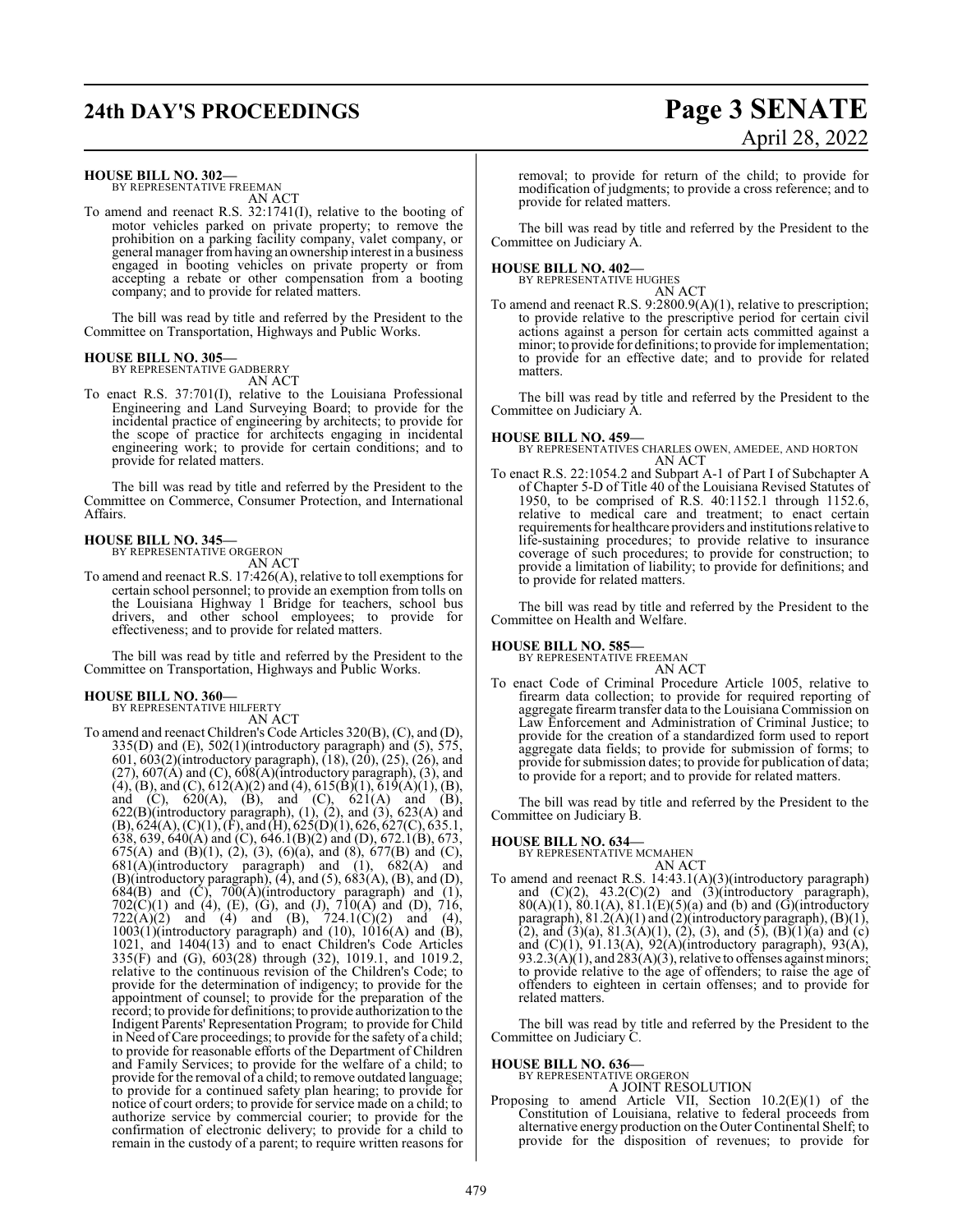# **Page 4 SENATE 24th DAY'S PROCEEDINGS**

submission of the proposed amendment to the electors; and to provide for related matters.

The bill was read by title and referred by the President to the Committee on Finance.

## **HOUSE BILL NO. 661—** BY REPRESENTATIVE HILFERTY

AN ACT

To enact R.S. 29:736(E), relative to state buildings; to exempt state buildings and facilities from locally declared disasters and emergencies; and to provide for related matters.

The bill was read by title and referred by the President to the Committee on Senate and Governmental Affairs.

#### **HOUSE BILL NO. 682—**

BY REPRESENTATIVE BROWN AN ACT

To enact R.S. 22:1679, relative to a claims adjuster database; to require the Department of Insurance to create and maintain a database of claims adjusters working in this state; to provide requirements for each profile in the database; to provide for accessibility by the public; and to provide for related matters.

The bill was read by title and referred by the President to the Committee on Insurance.

#### **HOUSE BILL NO. 689—**

BY REPRESENTATIVE SCHAMERHORN AN ACT

To amend and reenact R.S. 56:306.2(B), 306.3, 306.4(Section heading) and  $(C)(1)$ , and 306.5(A) and to enact R.S. 56:306.1 and  $30\overline{6}$ .  $2(A)(2)$ , relative to licenses; to create the retail seafood dealer's license; to provide for license required to buy and sell seafood; and to provide for related matters.

The bill was read by title and referred by the President to the Natural Resources.

#### **HOUSE BILL NO. 701—**

BY REPRESENTATIVES HILFERTY AND GAROFALO AN ACT

To amend and reenact R.S. 29:727(D) and 737(C), relative to emergency preparedness; to provide relative to declarations of states of emergency declared by local officials; to provide for the duration of states of emergency; to provide for approval of an extension of a declaration of emergency under certain circumstances; and to provide for related matters.

The bill was read by title and referred by the President to the Committee on Senate and Governmental Affairs.

#### **HOUSE BILL NO. 718—**

BY REPRESENTATIVE CHARLES OWEN AN ACT

To amend and reenact R.S. 56:3000(G), 3001, 3002, and 3004(Section heading), (A)(introductory paragraph), (2), and (3), and (B)(introductory paragraph) and to enact R.S. 56:3000(F)(4) and (5), relative to hunting and fishing licenses; to provide additional eligibility for resident recreational license rates; to provide for the cost of a Senior/Retired Military combination license; to provide for conflicts with other law; to provide for effective date and conditions of enactment; and to provide for related matters.

The bill was read by title and referred by the President to the Committee on Natural Resources.

#### **HOUSE BILL NO. 733—**

BY REPRESENTATIVE HORTON AN ACT

To enact R.S. 32:191.1(F), relative to penalties for vehicle violations; to provide for the application of certain penalties to violations of any driver or operator of a vehicle; and to provide for related matters.

The bill was read by title and referred by the President to the Committee on Transportation, Highways and Public Works.

#### **HOUSE BILL NO. 770—**

BY REPRESENTATIVE ST. BLANC AN ACT

To enact Chapter 23 of Title 25 of the Louisiana Revised Statutes of 1950, to be comprised of R.S. 25:1011 through 1016, and R.S.36:4(S), relative to boards and commissions; to establish the Louisiana Governor's Mansion Commission; to provide for the membership and powers, duties, and functions of the commission; to authorize the commission to establish advisory committees; and to provide for related matters.

The bill was read by title and referred by the President to the Committee on Senate and Governmental Affairs.

#### **HOUSE BILL NO. 791—**

BY REPRESENTATIVE KERNER AN ACT

To enact R.S. 56:302.9(J), relative to penalties for charter fishing without required credentials; to provide for revocation of basic and saltwater fishing privileges; and to provide for related matters.

The bill was read by title and referred by the President to the Committee on Natural Resources.

#### **HOUSE BILL NO. 828—**

BY REPRESENTATIVES HORTON AND GEYMANN AN ACT

To amend and reenact R.S. 40:4.9(B), relative to preparation in private homes of foods for sale; to provide relative to an exemption for home-based preparers of low-risk foods for sale from laws and regulations pertaining to food preparation; to provide for the annual sales threshold qualifying home-based food preparers for this exemption; and to provide for related matters.

The bill was read by title and referred by the President to the Committee on Health and Welfare.

#### **HOUSE BILL NO. 870—**

BY REPRESENTATIVE LACOMBE

AN ACT To enact R.S. 22:1296.1, relative to automobile insurance; to provide for the application of certain insurance coverages to an insured when operating a vehicle not owned by the insured; to provide certain requirements for such coverages to apply to the insured's conduct; to provide for a determination as to which insurance is primary; to provide legislative intent; and to provide for related matters.

The bill was read by title and referred by the President to the Committee on Insurance.

**HOUSE BILL NO. 890—** BY REPRESENTATIVE ROBBY CARTER AN ACT

To authorize and provide for the transfer of certain state property; to authorize the transfer of certain state property in Tangipahoa Parish; to provide for the property description; to provide for the reservation of mineral rights; to provide terms and conditions; to provide for termination of authority; to provide for an effective date; and to provide for related matters.

The bill was read by title and referred by the President to the Committee on Natural Resources.

#### **HOUSE BILL NO. 914—**

BY REPRESENTATIVE CREWS AND SENATOR FOIL AN ACT

To enact R.S. 17:436.4, relative to students with seizure disorders; to provide for the training of school nurses and other school employees; to provide for management and treatment plans for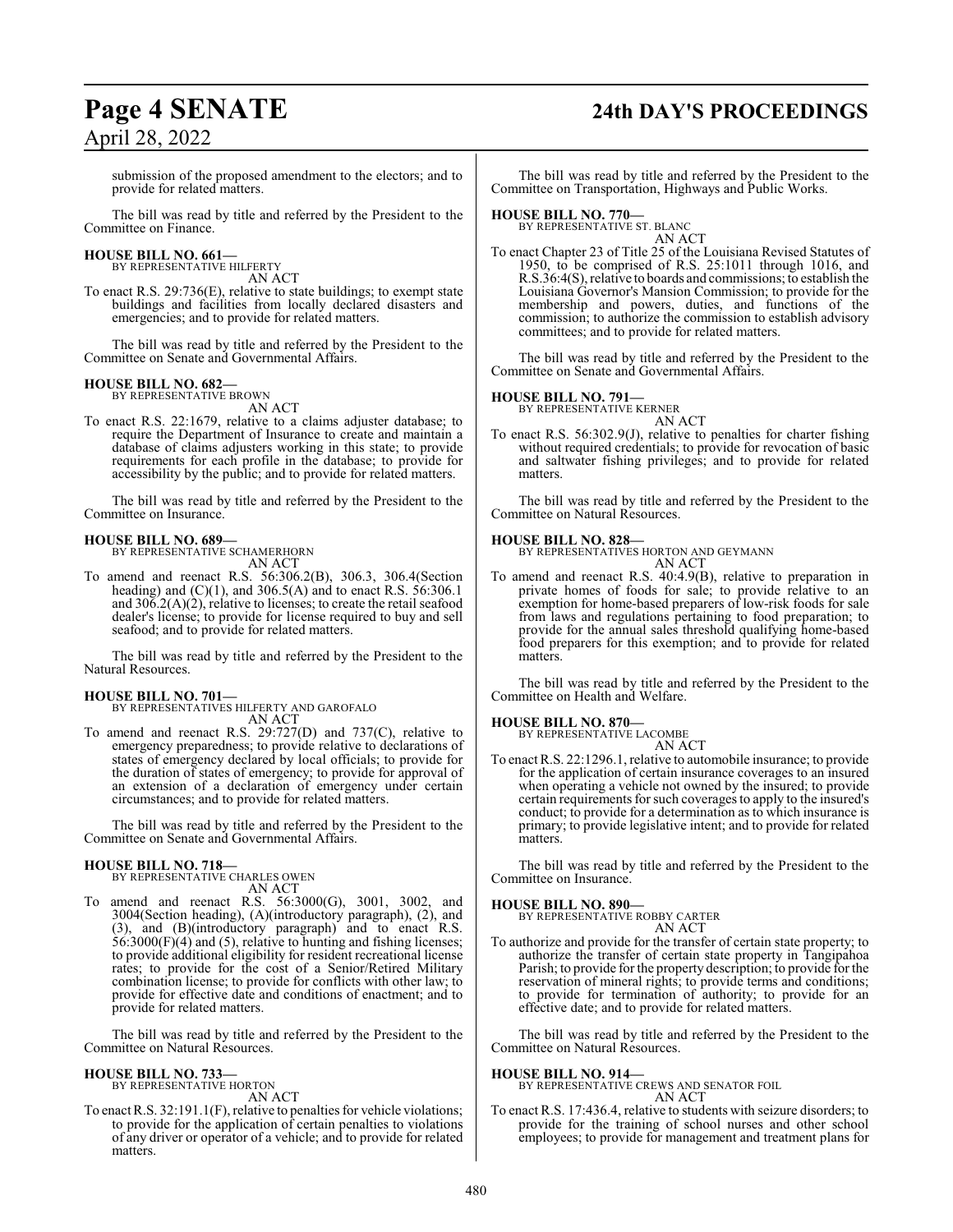# **24th DAY'S PROCEEDINGS Page 5 SENATE**

# April 28, 2022

students who have seizure disorders; and to provide for related matters.

The bill was read by title and referred by the President to the Committee on Education.

## **HOUSE BILL NO. 938—** BY REPRESENTATIVE DUSTIN MILLER

AN ACT

To amend and reenact R.S. 4:150(A) and 169(A)(3), relative to horse racing; to extend the term of certain licenses; to provide for renewal; to provide an expiration date; to make technical changes; to provide for an effective date; and to provide for related matters.

The bill was read by title and referred by the President to the Committee on Judiciary B.

#### **HOUSE BILL NO. 956—**

BY REPRESENTATIVE SCHEXNAYDER AN ACT

To amend and reenact R.S. 27:86, relative to racehorse wagering; to provide for pari-mutuel racehorse wagering; to provide for the percentage of the pari-mutuel handle that must be used for purse supplements; to provide for the payment of such portion of the pari-mutuel handle to the Louisiana Horsemen's Benevolent and Protective Association; and to provide for related matters.

The bill was read by title and referred by the President to the Committee on Judiciary B.

#### **HOUSE BILL NO. 957—**

BY REPRESENTATIVE SCHEXNAYDER AN ACT

To amend and reenact R.S. 27:249.1, relative to racehorse wagering; to provide for fixed-odds racehorse wagering; to provide for the percentage of audited net profits from fixed-odds racehorse wagering to be used as purse supplements; to provide for the definition of "audited net profits"; and to provide for related matters.

The bill was read by title and referred by the President to the Committee on Judiciary B.

## **HOUSE BILL NO. 973—** BY REPRESENTATIVE DAVIS

AN ACT To amend and reenact R.S. 9:2713.2(B)(introductory paragraph), R.S. 12:1-1106(A)(1), 204(A), and 1307(D), R.S. 22:243(D)(3) and (E)(1) and (3), and R.S. 51:214(A)(introductory paragraph) and  $3143(B)$  and (C) and to enact R.S. 12:1-402(D), 204(G)(4), and 1307(E), R.S. 49:222(B)(15), and R.S. 51:212(8), relative to corporations; to provide for an authorized representative; to allow for termination of a name reservation; to provide for merger; to prohibit certain phrases in a reserved name; to provide for preemption; and to provide for related matters.

The bill was read by title and referred by the President to the Committee on Commerce, Consumer Protection, and International Affairs.

### **HOUSE BILL NO. 979—**

BY REPRESENTATIVE FREEMAN AN ACT

To provide relative to the effectiveness of Act No. 366 of the 2021 Regular Session of the Legislature regarding student information; to provide for the continued effectiveness of provisions that require school governing authorities to share certain student information with the Department ofChildren and Family Services for the purpose of facilitating the administration of certain federal food assistance programs and that provide exceptions; and to provide for related matters.

The bill was read by title and referred by the President to the Committee on Education.

#### **HOUSE BILL NO. 1035—**

BY REPRESENTATIVE COUSSAN AN ACT

To amend and reenact R.S.  $30:2195(C)$ , (E), and (F)(1),  $2195.8(A)(1)$ , and  $2195.12$ (Section heading), to enact R.S. 30:2195.2(A)(6), and to repeal R.S. 30:2195.12(E), relative to underground storage tanks; to provide for grants for upgrades to single wall underground storage tanks; to provide for use of the Motor Fuels Underground Storage Tank Trust Dedicated Fund Account; to provide for annual reports by the department; to provide for responsibilities of the Motor Fuels Underground Storage Tank Trust Fund Advisory Board; and to provide for related matters.

The bill was read by title and referred by the President to the Committee on Natural Resources.

#### **House Concurrent Resolutions on Second Reading**

## **HOUSE CONCURRENT RESOLUTION NO. 19—** BY REPRESENTATIVES HODGES AND ROBBY CARTER A CONCURRENT RESOLUTION

To urge and request the Department of Transportation and Development to study the practicality and feasibility of expanding Highway 16 to a four-lane highway from Watson to the St. Helena Parish line, designing and utilizing a traffic roundabout in Livingston Parish at the intersection of Highway 447 Walker Road North and Highway 1025 Arnold Road, and to report its findings to the House and Senate Transportation, Highways and Public Works Committees prior to the convening of 2023 Regular Session.

The resolution was read by title and referred by the President to the Committee on Transportation, Highways and Public Works.

#### **Senate Bills and Joint Resolutions on Second Reading Reported by Committees**

**SENATE BILL NO. 296—** BY SENATOR BARROW

- AN ACT
- To amend and reenact R.S. 40:1183.3(3), 1185.3(2) and (3), and 2197(D), and to enact R.S. 46:460.37, relative to pharmacists; to provide for definitions; to provide relative to pharmacist clinical services; to provide relative to reimbursement for pharmacist clinical services in the Medicaid program; to provide for an effective date; and to provide for related matters.

Reported with amendments by the Committee on Health and Welfare.

#### **SENATE COMMITTEE AMENDMENTS**

Amendments proposed by Senate Committee on Health and Welfare to Original Senate Bill No. 296 by Senator Barrow

#### AMENDMENT NO. 1

On page 4, at the end of line 15, delete "**a**" and insert "**the pharmacist clinical services shall be provided by a licensed pharmacist and the**

#### AMENDMENT NO. 2

On page 4, line 16, after "**pharmacist**" insert "**or pharmacy provider**"

#### AMENDMENT NO. 3 On page 4, delete line 18

AMENDMENT NO. 4 On page 4, line 19, change "**(2)**" to "**(1)**" and change "**2022**" to "**2023**"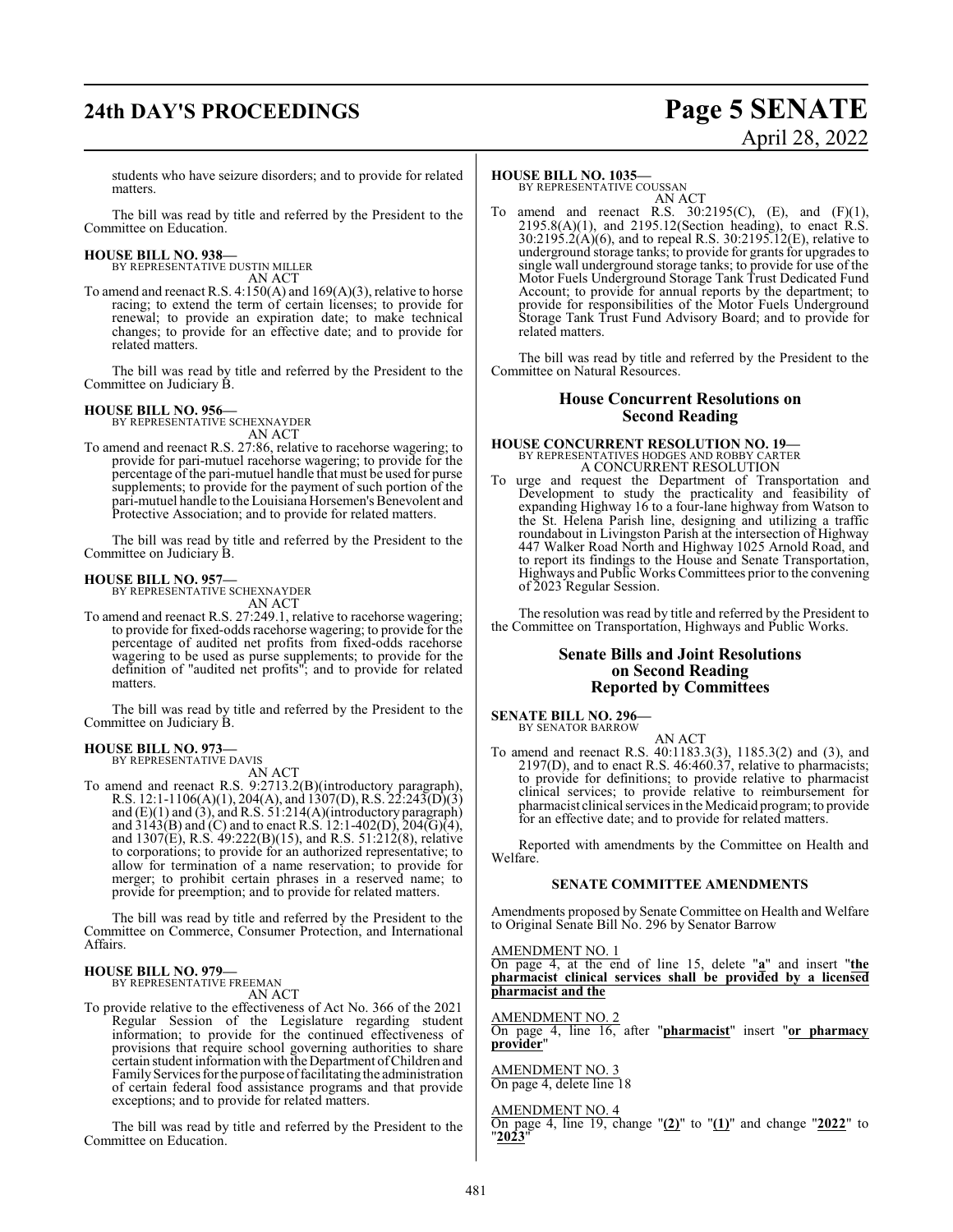# **Page 6 SENATE 24th DAY'S PROCEEDINGS**

AMENDMENT NO. 5 On page 4, line 21, after "**number**" insert "**or the NPI number of his employer**"

AMENDMENT NO. 6 On page 4, line 22, change "**2022**" to "**2023**"

AMENDMENT NO. 7 On page 4, delete lines 23 through 26

AMENDMENT NO. 8 On page 4, line 27, change "**(4)**" to "**(2)**"

AMENDMENT NO. 9 On page 4, line 29, change "**(5)**" to "**(3)**"

AMENDMENT NO. 10 On page 5, line 3, change"**(6)**" to "**(4)**"

AMENDMENT NO. 11

On page 5, delete lines 9 though 15 and insert the following: "**E. The department shall require Medicaid managed care organizations to provide coverage of pharmacist clinical services to the same extent as those same services are covered when performed by another Medicaid provider.**

AMENDMENT NO. 12 On page 5, line 16, change "**2022**" to "**2023**"

On motion of Senator Fred Mills, the committee amendment was adopted. The amended bill was read by title, ordered engrossed and recommitted to the Committee on Finance.

#### **SENATE BILL NO. 378—** BY SENATOR PEACOCK

AN ACT

To enact Chapter 62 of Title 51 of the Louisiana Revised Statutes of 1950, to be comprised of R.S. 51:3221, relative to advertisements; to provide for requirements and disclosures in an advertisement; to provide for unfair and deceptive acts or practices; to provide for definitions, terms, conditions, and procedures; to provide for penalties; and to provide for related matters.

Reported with amendments by the Committee on Commerce, Consumer Protection, and International Affairs.

#### **SENATE COMMITTEE AMENDMENTS**

Amendments proposed by Senate Committee on Commerce, Consumer Protection and International Affairs to Original Senate Bill No. 378 by Senator Peacock

#### AMENDMENT NO. 1

On page 4, after line 2, insert the following:

"**H. The provisions of this Chapter shall not apply to any member of a profession if the regulation of that profession has been granted to a governmental entity by the Louisiana Constitution.**"

On motion of Senator Henry, the committee amendment was adopted. The amended bill was read by title, ordered engrossed and passed to a third reading.

#### **SENATE BILL NO. 439—** BY SENATOR PEACOCK

AN ACT

To amend and reenact R.S. 37:1271(A), 1274, and the introductory paragraph of 1285(A), and to enact R.S. 22:1021.1 and Part I-D of Chapter 15 of Title 37 of the Louisiana Revised Statutes of 1950, to be comprised of R.S. 37:1310.11 through 1310.15, relative to assistant physicians; to provide for the licensure of assistant physicians; to provide for collaborative practice agreements; to provide for the powers and duties of the Louisiana State Board of Medical Examiners; to provide for insurance reimbursement claims by assistant physicians; and to provide for related matters.

Reported with amendments by the Committee on Health and Welfare.

#### **SENATE COMMITTEE AMENDMENTS**

Amendments proposed by Senate Committee on Health and Welfare to Original Senate Bill No. 439 by Senator Peacock

AMENDMENT NO. 1 On page 1, line 2, after "R.S. 37:1271(A)" delete ", 1274," and after " $12\overline{85(A)}$ " delete the comma

AMENDMENT NO. 2 On page 1, line 4, change "1310.15" to "1310.16"

AMENDMENT NO. 3 On page 1, delete line 5 and insert "relative to bridge year graduate physicians; to provide for the certification of bridge year graduate physicians;"

AMENDMENT NO. 4 On page 1, line 8, change "assistant" to "bridge year graduate"

AMENDMENT NO. 5 On page 1, line 11, change "**assistant**" to "**bridge year graduate**"

AMENDMENT NO. 6 On page 1, line 14, change "**an assistant**" to "**a bridge year graduate**" and change "**licensed**" to "**certified**"

AMENDMENT NO. 7 On page 1, line 17, change "**an assistant**" to "**a bridge year graduate**"

AMENDMENT NO. 8 On page 2, line 2, change "**assistant**" to "**bridge year graduate**"

AMENDMENT NO. 9 On page 2, line 4, change "**an assistant**" to "**a bridge year graduate**"

AMENDMENT NO. 10 On page 2, line 14, after "R.S. 37:1271(A)" delete ", 1274,"

AMENDMENT NO. 11 On page 2, line 16, change "1310.15" to "1310.16,"

AMENDMENT NO. 12 On page 2, line 20, after "Part" delete the remainder of the line and insert a comma

AMENDMENT NO. 13 On page 2, delete line  $21$  and insert " $\sigma$ r a permit or registration as provided for herein **in this Part, or a certificate issued pursuant to Part I-D of this Chapter**."

AMENDMENT NO. 14 On page 2, delete lines 22 through 29

AMENDMENT NO. 15 On page 3, line 8, change "**ASSISTANT**" to "**BRIDGE YEAR GRADUATE**"

AMENDMENT NO. 16 On page 3, line 9, change "**Assistant**" to "**Bridge year graduate**"

AMENDMENT NO. 17 On page 3, line 10, change "**license**" to "**certify**"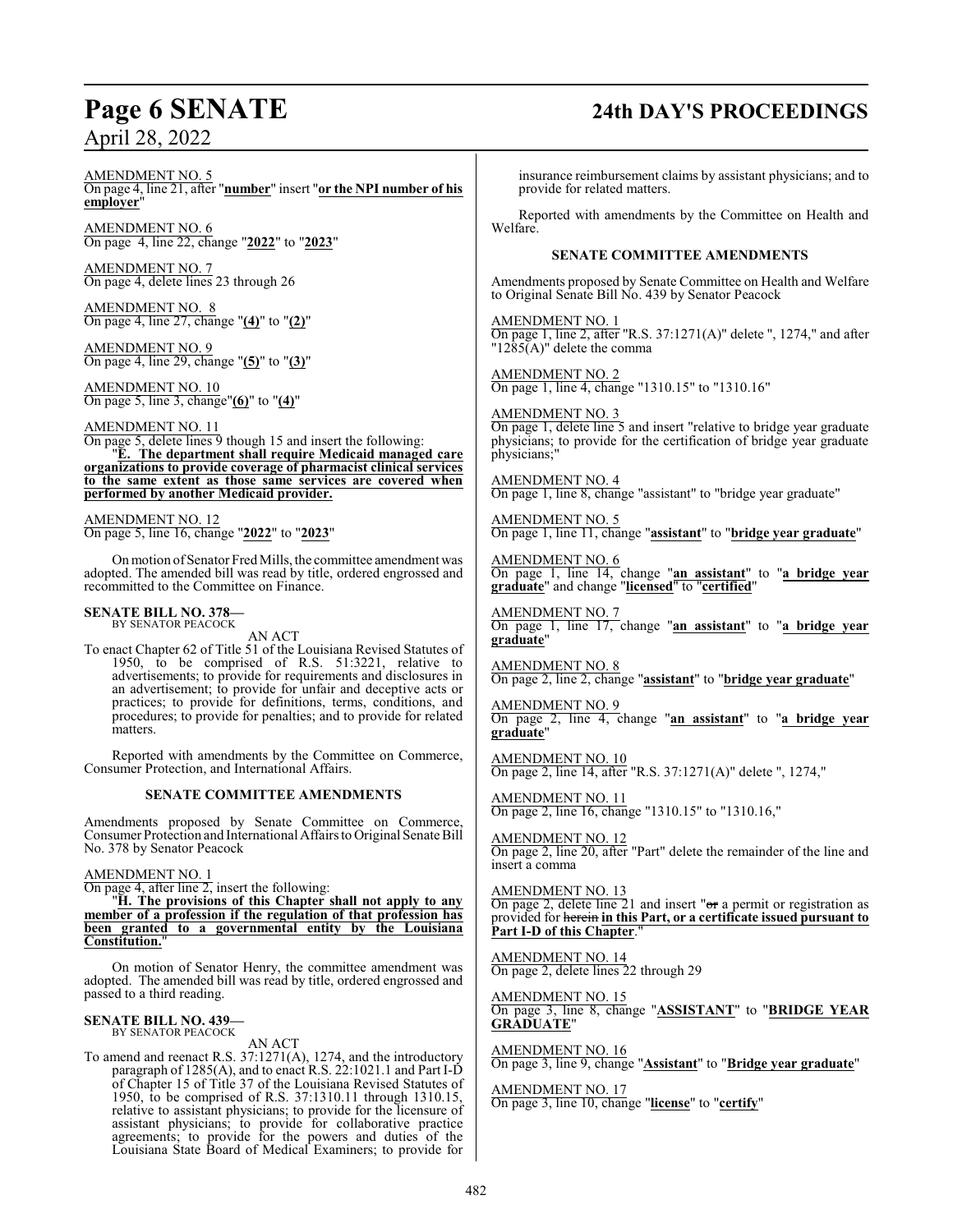## **24th DAY'S PROCEEDINGS Page 7 SENATE**

**with the provisions**"

# April 28, 2022

AMENDMENT NO. 18 On page 3, line 12, change "**an assistant**" to "**a bridge year graduate**" AMENDMENT NO. 19 On page 3, delete lines 14 through 20 and insert the following: "**(1) Is a citizen of the United States or a legal resident alien who graduated from an accredited Louisiana medical school and who applied to, but was not accepted into, an accredited medical residency training program for the first year following medical** school graduation. AMENDMENT NO. 20 On page 3, delete lines 24 though 29 and insert "**medical licensing examination and is applying for certification in the year immediately following medical school graduation.**" AMENDMENT NO. 21 On page 4, line 1, change "**(4)**" to "**(3)**" AMENDMENT NO. 22 On page 4, line 4, delete "**licensure**" and insert "**issue a certificate**" AMENDMENT NO. 23 On page 4, line 5, change "**(5)**" to "**(4)**" AMENDMENT NO. 24 On page 4, delete lines 8 through 18 and insert the following: **B. A bridge year graduate physician certificate issued pursuant to this Part shall authorize the practice of medicine only in rural areas or other underserved areas of physician shortage as determined by the board. C. A bridge year graduate physician practicing medicine pursuant to this Part shall practice only under a board-certified family physician or internist who has completed training required by the board to be a teaching physician and who maintains training at intervals required by the board. The teaching physician shall practice in the same or an adjacent facility and shall formally review and cosign the work of the bridge year graduate physician. D. A bridge year graduate physician certificate shall be valid for one year and may be renewed for additional one-year periods upon application to the board. E. A bridge year graduate physician certificate shall not confer any right to full unrestricted licensure and shall not qualify as a license for purposes of the Interstate Medical Licensure Compact. F.(1) A bridge year graduate physician certificate may be suspended, terminated, or revoked prior to the expiration of one year for any reason provided by law or board rule for the termination of licenses, permits, registrations, or certificates issued by the board, including but not limited to a violation of any provision of this Part or the rules promulgated by the board pursuant to this Part. (2) A bridge year graduate physician certificate may be suspended, terminated, or revoked if the certificate holder discontinues participation in the program or for good cause if the program is discontinued by the board.**" AMENDMENT NO. 25 On page 4, line 20, change "**An assistant**" to "**A bridge year graduate**" AMENDMENT NO. 26 On page 4, line 21, after "**physician**" insert "**who is**" AMENDMENT NO. 27 On page 4, line 22, after "**Examiners**" insert "**and who meets the requirements to serve as a teaching physician as provided in R.S. 37:1310.15**" AMENDMENT NO. 28 On page 4, line 23, change "**meet the requirements**" to "**comply** AMENDMENT NO. 29 On page 4, line 25, after "**agreement**" delete the comma and insert "**and contain**" and after "**protocols**" delete the comma AMENDMENT NO. 30 On page 4, line 26, after "**agreement**" delete the remainder of the line, delete line 27, and on line 28 delete "**dispense**" and insert "**may delegate to the bridge year graduate physician the authority to administer**" AMENDMENT NO. 31 On page 5, line 1, change "**assistant**" to "**bridge year graduate**" AMENDMENT NO. 32 On page 5, line 2, change "**assistant**" to "**bridge year graduate**" AMENDMENT NO. 33 On page 5, line 4, after "**shall**" insert "**have a term of one year and shall**" AMENDMENT NO. 34 On page 5, line 7, change "**assistant**" to "**bridge year graduate**" AMENDMENT NO. 35 On page 5, line 9, change "**assistant**" to "**bridge year graduate**" AMENDMENT NO. 36 On page 5, line 11, change "**assistant**" to "**bridge year graduate**" AMENDMENT NO. 37 On page 5, line 13, change "**assistant**" to "**bridge year graduate**" AMENDMENT NO. 38 On page 5, line 14, change "**assistant**" to "**bridge year graduate**" AMENDMENT NO. 39 On page 5, line 18, delete "**coverage**" and insert "**for coverage by the collaborating physician**" and after "**emergency**" insert a period AMENDMENT NO. 40 On page 5, delete line 19 AMENDMENT NO. 41 On page 5, line 20, change "**assistant**" to "**bridge year graduate**" AMENDMENT NO. 42 On page 5, line 22, change "**assistant**" to "**bridge year graduate**" AMENDMENT NO. 43 On page 5, line 26, change "**assistant**" to "**bridge year graduate**" AMENDMENT NO. 44 On page 5, delete lines 27 and 28 AMENDMENT NO. 45 On page 5, line29, change "**(8)(a)**" to "**(7)(a)**" AMENDMENT NO. 46 On page 6, line 1, change "**assistant**" to "**bridge year graduate**" AMENDMENT NO. 47 On page 6, line 2, change "**assistant**" to "**bridge year graduate**" AMENDMENT NO. 48 On page 6, line 3, after "**physician**" delete the remainder of the line and on line 4, delete "**collaborative practice agreement**" AMENDMENT NO. 49 On page 6, line 5, change "**assistant**" to "**bridge year graduate**" AMENDMENT NO. 50 On page 6, line 9, change "**assistant**" to "**bridge year graduate**"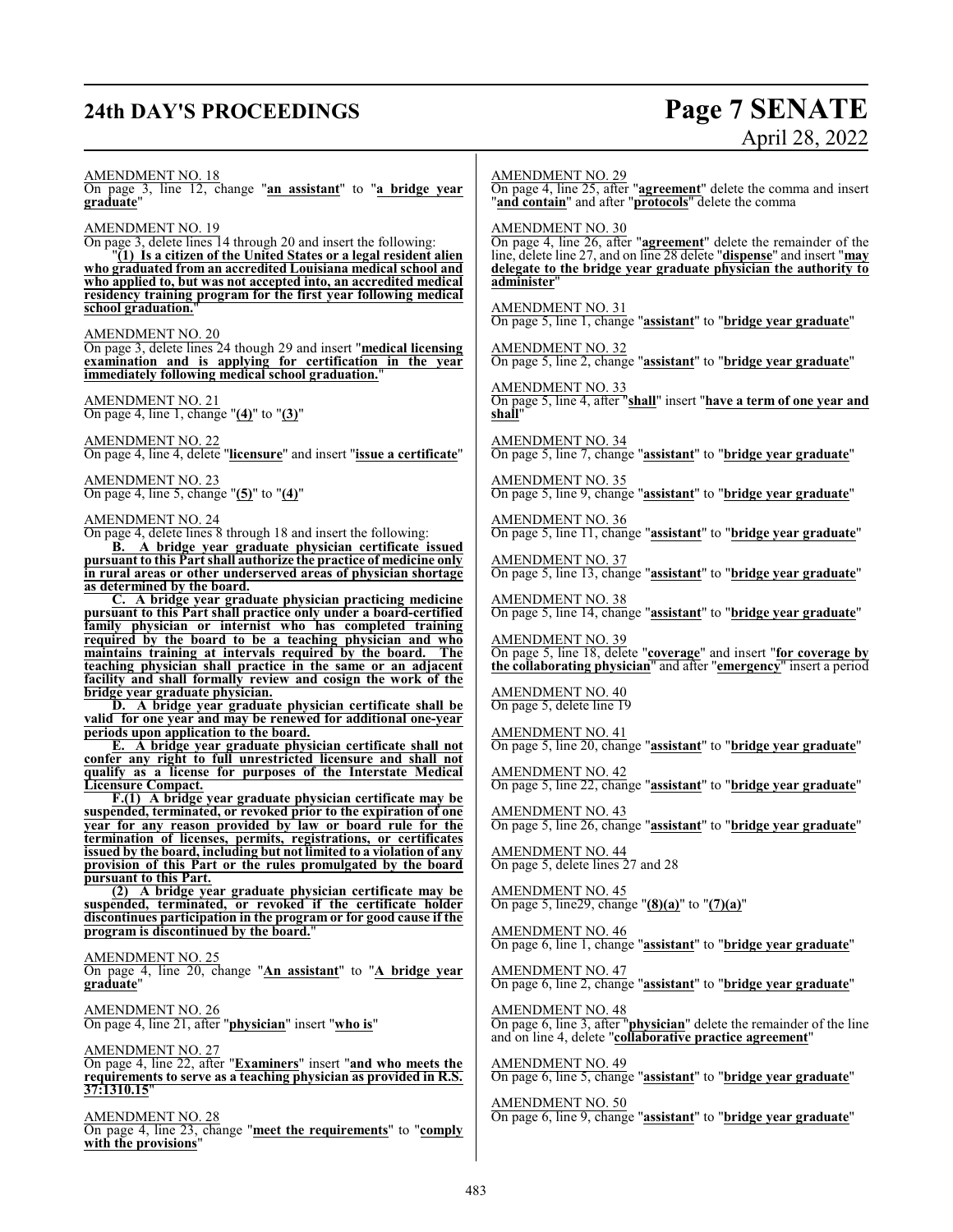## **Page 8 SENATE 24th DAY'S PROCEEDINGS**

AMENDMENT NO. 51 On page 6, line 19, change "**an assistant**" to "**a bridge year graduate**" AMENDMENT NO. 52 On page 6, line 20, change "**assistant**" to "**bridge year graduate**" AMENDMENT NO. 53 On page 6, line 26, change "**assistant**" to "**bridge year graduate**" AMENDMENT NO. 54 On page 7, line 3, change "**assistant**" to "**bridge year graduate**" AMENDMENT NO. 55 On page 7, line 7, change "**assistant**" to "**bridge year graduate**" AMENDMENT NO. 56 On page 7, line 9, change "**Assistant**" to "**Bridge year graduate**" AMENDMENT NO. 57 On page 7, line 10, after "**themselves**" insert "**, a collaborating physician,**" and change "**Assistant**" to "**Bridge year graduate**" AMENDMENT NO. 58 On page 7, line 15, change "**assistant**" to "**bridge year graduate**" AMENDMENT NO. 59 On page 7, line 26, change "**An assistant**" to "**A bridge year graduate**" AMENDMENT NO. 60 On page 7, line 28, change "**Assistant physician**" to "**Bridge year graduate physician**" AMENDMENT NO. 61 On page 8, after line 4, insert the following: "**§1310.1. Termination The provisions of this Subpart shall terminate on January 1, 2026.**" Onmotion ofSenator Fred Mills, the committee amendment was adopted. The amended bill was read by title, ordered engrossed and passed to a third reading. AMENDMENT NO. 8

#### **SENATE BILL NO. 455—** BY SENATOR BOUDREAUX

AN ACT

To amend and reenact R.S. 51:1362 through 1364, relative to internet; to provide for broadband connectivity; to provide for development and implementation of a plan to provide access to broadband internet; and to provide for related matters.

Reported with amendments by the Committee on Commerce, Consumer Protection, and International Affairs.

#### **SENATE COMMITTEE AMENDMENTS**

Amendments proposed by Senate Committee on Commerce, Consumer Protection and International Affairs to Original Senate Bill No. 455 by Senator Boudreaux

AMENDMENT NO. 1

On page 1, line 2, after "R.S. 51:1362" insert "(A)" and delete "through 1364," and insert ", 1365, and R.S. 44:4.1(B)(35) and to enact R.S. 51:1363.1,"

#### AMENDMENT NO. 2

On page 1, line 6, after "R.S. 51:1362" insert "(A) " and delete "through 1364" and insert "and 1365" and after "reenacted" insert "and R.S. 51:1363.1 is hereby enacted"

#### AMENDMENT NO. 3

On page 1, line 9, delete "office of the governor" and insert "**division of administration**"

AMENDMENT NO. 4

On page 1, line 10, change "head of the office shall be the" to "head of the office shall be the"

AMENDMENT NO. 5 On page 1, line 11, after "connectivity" insert a period "**.**" and delete the remainder of the line and delete lines 12 and 13

AMENDMENT NO. 6 On page 1, between line 13 and 14 insert: "\* \* \*"

#### AMENDMENT NO. 7

On page 1, delete lines 14 through 17 and delete pages 2 and 3

On page 4, delete lines 1 through 15 and insert the following: " **§1363.1. Mapping areas for broadband service**

**A.(1) The office of broadband and connectivity shall secure information fromany entity, public or private, providing internet service to at least one location in the state to assist the office in compiling a statewide parish by parish broadband map identifying the locations and capability of broadband service in the state. At the request of the office, any such entity shall submit to the office, on or before the date required for submission to the federal government, broadband deployment information containing the same information and in the same format the information is submitted to the Federal Communications Commission, in a manner specified by the office.** 

**(2) Any entity, public or private, providing internet service to at least one location in the state, that does not comply with the requirements of this Section or submits inaccurate information, may be ineligible to participate in, or receive any funding from, any state-administered grant program designated for broadband infrastructure deployment in the state in the calendar year of noncompliance and the following calendar year.**

**(3) Any location in the state purportedly served by any entity, public or private, providing internet service to at least one location in the state, that does not comply with the requirements of this Section may be considered to have internet access service of less than twenty-five megabits per second for download and three megabits per second for upload.**

**B. Information compiled pursuant to the provisions of this Section shall be exempt from the Public Records Law and shall be considered confidential, proprietary, and a trade secret of the internet service provider providing the information.** \* \* \*

§1365. Termination

The provisions of this Chapter shall terminate at twelve o'clock midnight on June 30,  $\frac{2023}{2026}$ , and shall thereafter have no effect. \* \* \*

Section 2. R.S. 44:4.1(B)(35) is hereby amended and reenacted to read as follows: §4.1. Exceptions

\* \* \*

B. The legislature further recognizes that there exist exceptions, exemptions, and limitations to the laws pertaining to public records throughout the revised statutes and codes of this state. Therefore, the following exceptions, exemptions, and limitations are hereby continued in effect by incorporation into this Chapter by citation: \* \* \*

(35)R.S. 51:710.2(B), 705, 706, 936, **1363.1,** 1404, 1926, 1934, 2113, 2182, 2262, 2318, 2389

\* \* \*"

On motion of Senator Henry, the committee amendment was adopted. The amended bill was read by title, ordered engrossed and passed to a third reading.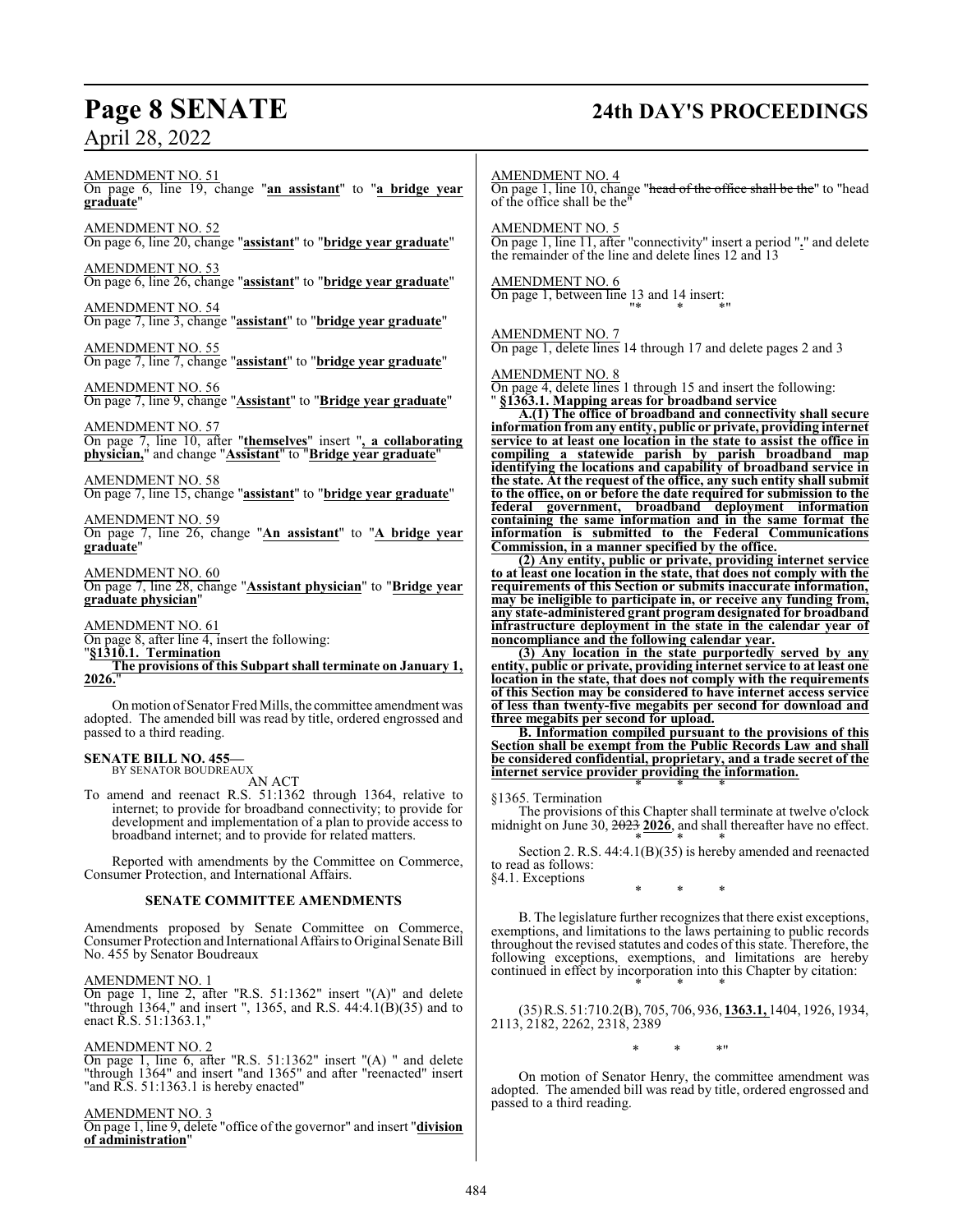# **24th DAY'S PROCEEDINGS Page 9 SENATE**

#### **Reconsideration**

The vote by which Senate Bill No. 199 failed to pass on Wednesday, April 27, 2022, was reconsidered.

#### **SENATE BILL NO. 199—** BY SENATOR SMITH

A JOINT RESOLUTION

Proposing to add Article I, Section 10.2 of the Constitution of Louisiana, relative to elections; to provide for free and equal elections; and to specify an election for submission of the proposition to electors and provide a ballot proposition.

The bill was read by title and returned to the Calendar, subject to call.

#### **Senate Resolutions on Second Reading Reported by Committees**

#### **SENATE RESOLUTION NO. 58—** BY SENATOR JACKSON

A RESOLUTION

To create a task force to study the implementation of a partnership between law enforcement agencies and behavioral health providers to reduce or eliminate incidents of law enforcement officers responding to nonviolent calls or behavioral or social crises in which no crime has taken place.

Reported favorably by the Committee on Health and Welfare.

#### **Floor Amendments**

Senator Jackson proposed the following amendments.

#### **SENATE FLOOR AMENDMENTS**

Amendments proposed by Senator Jackson to Original Senate Resolution No. 58 by Senator Jackson

#### AMENDMENT NO. 1

On page 1, line 3, after "agencies" delete "and" and insert a comma and after "providers" insert ", and hospitals"

#### AMENDMENT NO. 2

On page 1, between lines 14 and 15 insert the following:

"WHEREAS, there are behavioral health specific responses and services designed in association with a comprehensive crisis system of care that is modern, innovative, and coordinated; and

WHEREAS, a statewidemodel for crisis response that maintains regional and geographic relevance and builds upon the unique and varied strengths, resources, and needs of Louisiana's individual communities will reduce and divert from both law enforcement response and reliance on hospitals for crisis treatment as the default provider; and

WHEREAS, such a crisis response system encompasses a continuum of services that includes crisis prevention, acute intervention and post-crisis recovery services and supports; provides interventions to divert individuals from institutional levels of care including inpatient placements, emergency department utilization, nursing facility placement, and other out-of-home settings; and provides timely access to a range of acute crisis responses, including locally available home- and community-based services and mobile crisis response, resulting in a crisis continuum that includes and respects a bed-based crisis service but does not rely on that level of service as the foundation of the crisis continuum; and

WHEREAS, nationally accept best practices include Mobile Crisis Response (MCR), a community-based response intended to provide relief, resolution, and intervention to individuals where they are located through crisis supports and services during the first phase of a crisis in the community and Community Brief Crisis Support (CBCS), an ongoing crisis intervention response designed to provide relief, resolution, and intervention through maintaining the member at home or in the community, de-escalating behavioral health needs, referring for treatment needs, and coordinating with local providers; and"

AMENDMENT NO. 3 On page 3, line 5, delete "and" and insert a comma

#### AMENDMENT NO. 4

On page 3, line 6, after "providers" insert ", and hospitals"

On motion of Senator Jackson, the amendments were adopted.

On motion of Senator Jackson, the amended resolution was read by title and returned to the Calendar, subject to call.

#### **SENATE RESOLUTION NO. 77—**

BY SENATOR FRED MILLS A RESOLUTION

To urge and request the Louisiana Department of Health to study and make recommendations on best practices for coordinating healthcare services for patients with cancer.

Reported favorably by the Committee on Health and Welfare.

The resolution was read by title. On motion of Senator Fred Mills, the Senate Resolution was adopted.

#### **Senate Resolutions on Second Reading Reported by Committees**

## **SENATE CONCURRENT RESOLUTION NO. 39—** BY SENATOR ALLAIN

A CONCURRENT RESOLUTION

To urge and request the Louisiana Department of Health to study and develop a proposal for a statewide patient movement plan that identifies load-balancing practices for use during declared disasters, and to submit a report to the House and Senate committees on health and welfare and the House and Senate select committees on homeland security.

Reported with amendments by the Committee on Health and Welfare.

### **SENATE COMMITTEE AMENDMENTS**

Amendments proposed by Senate Committee on Health and Welfare to Original Senate Concurrent Resolution No. 39 by Senator Allain

AMENDMENT NO. 1

On page 2, between lines 20 and 21, insert the following: "**(6) Providers of dialysis services.**"

On motion of Senator Fred Mills, the committee amendment was adopted.

#### **Floor Amendments**

Senator Allain proposed the following amendments.

#### **SENATE FLOOR AMENDMENTS**

Amendments proposed by Senator Allain to Original Senate Concurrent Resolution No. 39 by Senator Allain

#### AMENDMENT NO. 1

On page 2, between lines 20 and 21, insert the following:

- "(7) The Louisiana State Medical Society.
- (8) The Louisiana Ambulance Alliance."

On motion of Senator Allain, the amendments were adopted.

The resolution was read by title. Senator Allain moved to adopt the amended Senate Concurrent Resolution.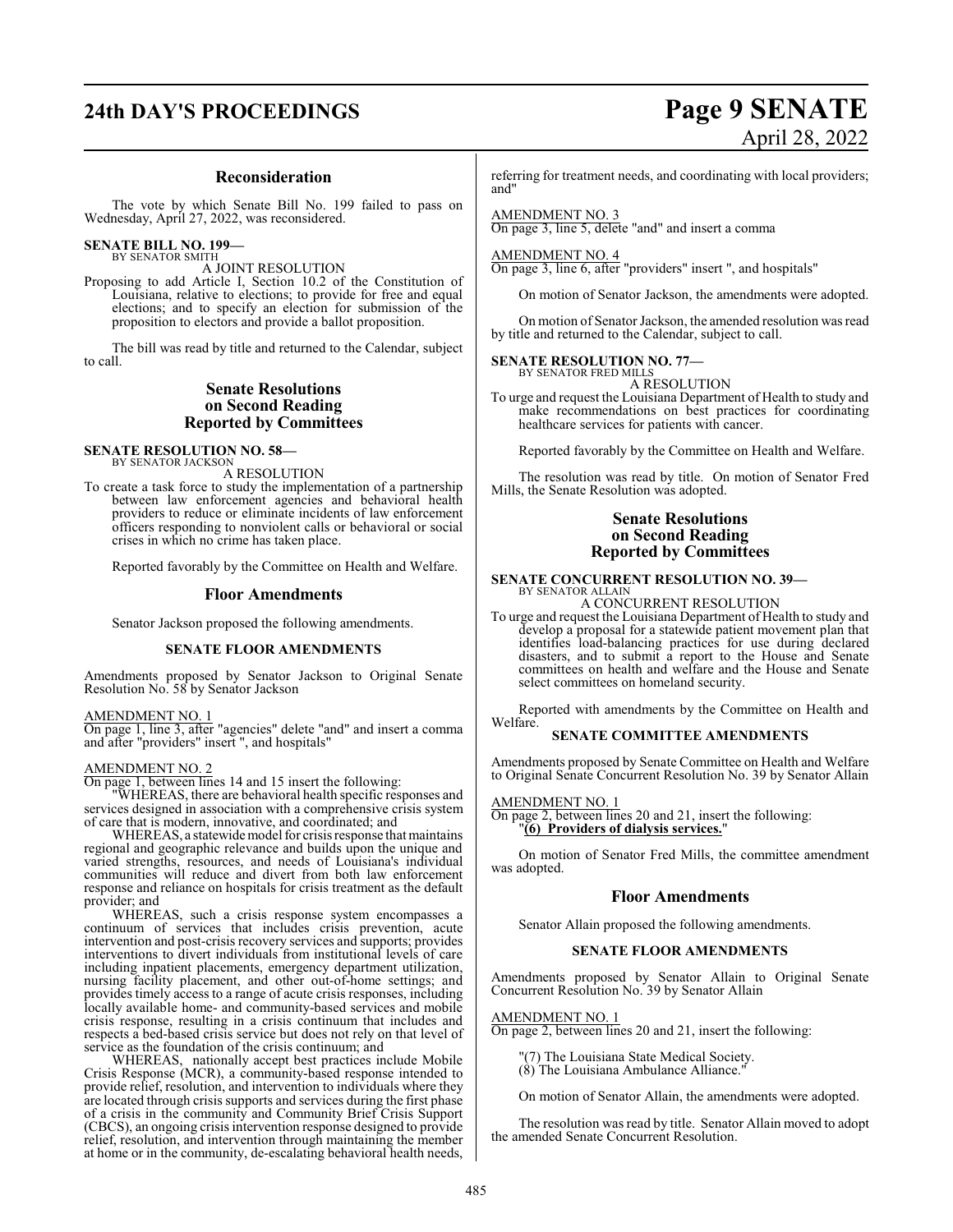### **ROLL CALL**

The roll was called with the following result:

#### YEAS

| Mr. President<br>Abraham<br>Allain<br>Barrow<br>Bernard<br>Boudreaux<br>Bouie<br>Carter<br>Cathey<br>Cloud<br>Connick<br>Total - 31 | Fesi<br>Fields<br>Foil<br>Henry<br>Hensgens<br>Hewitt<br>Jackson<br>Lambert<br>Luneau<br>Milligan<br>Mills, F. | Mills, R.<br>Peacock<br>Pope<br>Price<br>Reese<br>Smith<br>Stine<br>Talbot<br>Womack |
|-------------------------------------------------------------------------------------------------------------------------------------|----------------------------------------------------------------------------------------------------------------|--------------------------------------------------------------------------------------|
|                                                                                                                                     | <b>NAYS</b>                                                                                                    |                                                                                      |
| Total $-0$                                                                                                                          | ABSENT                                                                                                         |                                                                                      |
| Harris<br>McMath<br>Mizell                                                                                                          | Morris<br>Tarver<br>Ward                                                                                       | White                                                                                |

The Chair declared the Senate had adopted the amended Senate Concurrent Resolution and ordered it engrossed and sent to the House.

#### **Bagneris Rule**

Senator Fred Mills moved to invoke the rule to temporarily pass over controversial Senate Bills on Third Reading and Final Passage with the intention of taking them up later, in their regular order.

Without objection, so ordered.

#### **Senate Bills and Joint Resolutions on Third Reading and Final Passage**

#### **SENATE BILL NO. 131—** BY SENATOR MIZELL

Mizell Total - 7

AN ACT

To enact R.S. 17:3383, relative to postsecondary education; to require the Board of Regents and each public postsecondary education management board to adopt policies regarding use of certain computers and computer services; to provide exceptions; and to provide for related matters.

The bill was read by title. Senator Mizell moved the final passage of the bill.

#### **ROLL CALL**

The roll was called with the following result:

#### YEAS

| Fesi      | Mills, R.         |
|-----------|-------------------|
| Fields    | Mizell            |
| Foil      | Peacock           |
|           |                   |
| Hensgens  | Pope<br>Price     |
| Hewitt    | Reese             |
| Jackson   | Smith             |
| Lambert   | Stine             |
| Luneau    | Talbot            |
|           | White             |
| Mills, F. | Womack            |
|           |                   |
|           | Henry<br>Milligan |

## **Page 10 SENATE 24th DAY'S PROCEEDINGS**

| Total $-0$                    | <b>ABSENT</b>    |      |
|-------------------------------|------------------|------|
| Harris<br>McMath<br>Total - 5 | Morris<br>Tarver | Ward |

The Chair declared the bill was passed and ordered it sent to the House. Senator Mizell moved to reconsider the vote by which the bill was passed and laid the motion on the table.

#### **SENATE BILL NO. 190—** BY SENATOR HEWITT

AN ACT

To enact Subpart A-3 of Part III of Chapter 1 of Title 17 of the Louisiana Revised Statutes of 1950, to be comprised of R.S. 17:187.1 through 187.5, and R.S.  $36:651(F)(7)$ , relative to computer science education; to provide for legislative findings and intent; to provide for the development of a statewide computer science education program; to create the Computer Science Education Advisory Commission; to provide for its membership, compensation, and duties; and to provide for related matters.

#### **Floor Amendments**

Senator Hewitt proposed the following amendments.

#### **SENATE FLOOR AMENDMENTS**

Amendments proposed by Senator Hewitt to Reengrossed Senate Bill No. 190 by Senator Hewitt

AMENDMENT NO. 1 On page 2, line 14, change "**tech**" to "**technology**"

AMENDMENT NO. 2 On page 4, between lines 23 and 24, insert the following: "**(w) The president of the Louisiana Association of Independent Colleges and Universities, or his designee.**"

On motion of Senator Hewitt, the amendments were adopted.

The bill was read by title. Senator Hewitt moved the final passage of the amended bill.

#### **ROLL CALL**

The roll was called with the following result:

#### YEAS

| Mr. President | Fesi          | Mills, R. |
|---------------|---------------|-----------|
| Abraham       | Fields        | Mizell    |
| Allain        | Foil          | Peacock   |
| Barrow        | Henry         | Pope      |
| Bernard       | Hensgens      | Price     |
| Boudreaux     | Hewitt        | Reese     |
| Bouie         | Jackson       | Smith     |
| Carter        | Lambert       | Stine     |
| Cathey        | Luneau        | Talbot    |
| Cloud         | Milligan      | White     |
| Connick       | Mills, F.     | Womack    |
| Total - 33    |               |           |
|               | <b>NAYS</b>   |           |
| Total - 0     |               |           |
|               | <b>ABSENT</b> |           |
|               |               |           |

#### ABSENT

Harris Morris Ward<br>McMath Tarver

McMath Total - 5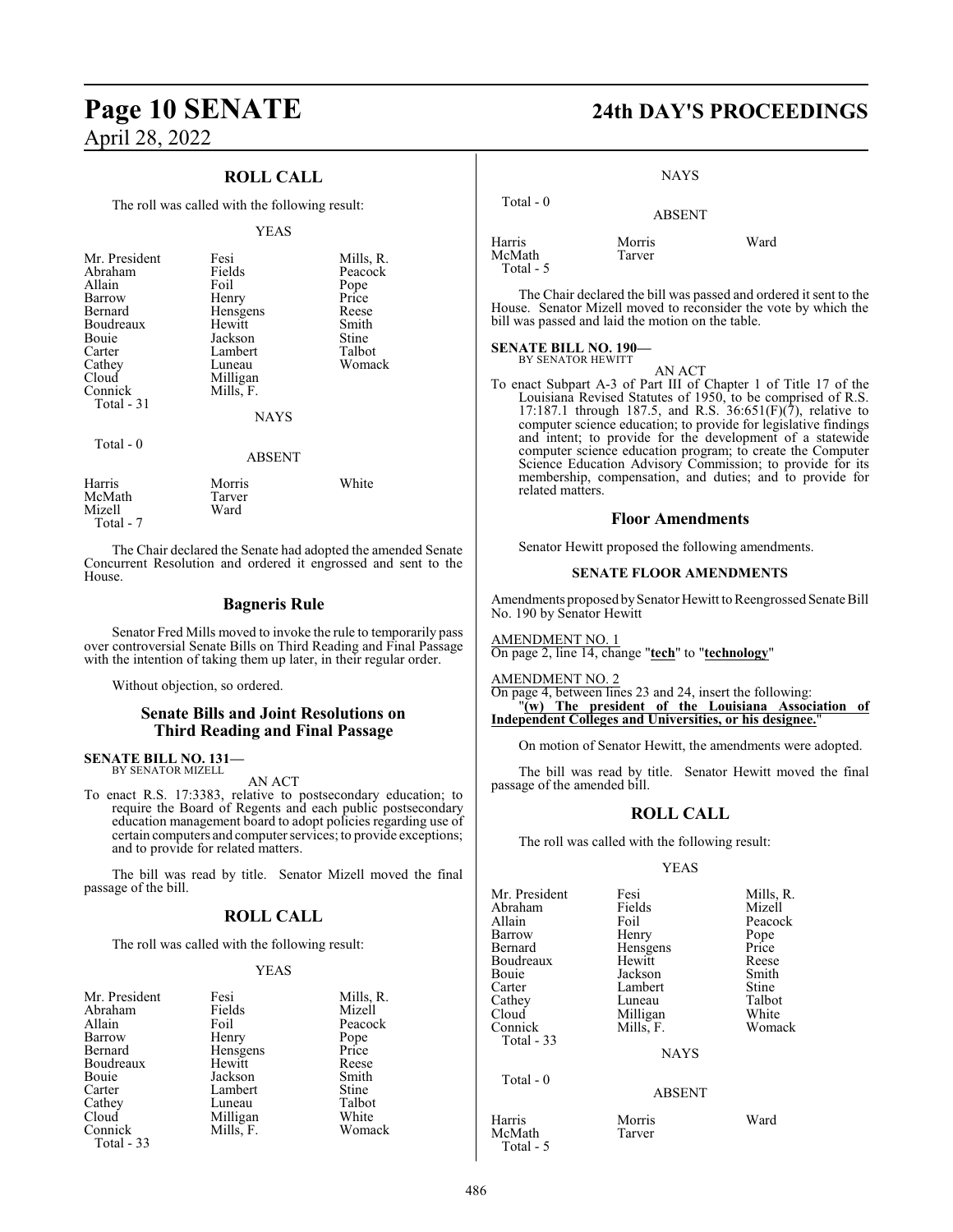## **24th DAY'S PROCEEDINGS Page 11 SENATE**

# April 28, 2022

The Chair declared the amended bill was passed, ordered rereengrossed and sent to the House. Senator Hewitt moved to reconsider the vote by which the bill was passed and laid the motion on the table.

**SENATE BILL NO. 271—** BY SENATOR WOMACK AND REPRESENTATIVE ROMERO AN ACT

To amend and reenact R.S. 38:2212(B)(2) and (H) and to enact R.S. 38:2211(A)(15), relative to bidding requirements on public works projects; to prohibit additional requirements for information requested by public entities; to provide relative to bidders' information on public bids; to provide for definitions; and to provide for related matters.

The bill was read by title. Senator Womack moved the final passage of the bill.

#### **ROLL CALL**

The roll was called with the following result:

#### YEAS

| Mr. President     | Fesi          | Mills, R. |
|-------------------|---------------|-----------|
| Abraham           | Fields        | Mizell    |
| Allain            | Foil          | Peacock   |
| Barrow            | Henry         | Pope      |
| Bernard           | Hensgens      | Price     |
| Boudreaux         | Hewitt        | Reese     |
| Bouie             | Jackson       | Smith     |
| Carter            | Lambert       | Stine     |
| Cathey            | Luneau        | Talbot    |
| Cloud             | Milligan      | White     |
| Connick           | Mills, F.     | Womack    |
| <b>Total - 33</b> |               |           |
|                   | <b>NAYS</b>   |           |
| Total - 0         |               |           |
|                   | <b>ABSENT</b> |           |
|                   |               |           |

| Harris    | Morris | Ward |
|-----------|--------|------|
| McMath    | Tarver |      |
| Total - 5 |        |      |

The Chair declared the bill was passed and ordered it sent to the House. Senator Womack moved to reconsider the vote by which the bill was passed and laid the motion on the table.

## **SENATE BILL NO. 275—** BY SENATOR ABRAHAM

AN ACT

To enact Chapter 15-B of Title 33 of the Louisiana Revised Statutes of 1950, to be comprised ofR.S. 33:5081 through 5089, relative to affiliates and subsidiaries oflocal housing authoritymembers; to authorize the pooling of coverage risks; to authorize the pooling of coverage risks that the board of the risk management organization agency deems appropriate; to provide for definitions; and to provide for related matters.

#### **Floor Amendments**

Senator Fred Mills sent up floor amendments.

#### **SENATE FLOOR AMENDMENTS**

Amendments proposed by Senator Fred Mills on behalf of the Legislative Bureau to Engrossed Senate Bill No. 275 by Senator Abraham

AMENDMENT NO. 1 On page 1, line 13, change "**define**" to "**defined**"

#### AMENDMENT NO. 2

On page 1, line 15, delete "**shall**"

AMENDMENT NO. 3 On page 2, line 12, change "**mean**" to "**means**"

AMENDMENT NO. 4 On page 2, line 24, change "**mean**" to "**means**"

AMENDMENT NO. 5 On page 2, line 26, following "**join**" insert "**,**"

AMENDMENT NO. 6 On page 3, line 11, change "**authority**" to "**authorities**"

AMENDMENT NO. 7 On page 3, line 20, following "**subsidiaries**" and before "**local**" insert "**of**"

AMENDMENT NO. 8 On page 3, line 29, following "**organization**" and before "**and**" insert "**,**"

AMENDMENT NO. 9 On page 3, line 29, change "**condition**" to "**conditions**"

AMENDMENT NO. 10 On page 4, line 27, following "**issued**" and before "**its members**" insert "**to**"

AMENDMENT NO. 11 On page 5, line 10, following "**premium**" and before "**calculated**" delete "**,**"

AMENDMENT NO. 12 On page 5, line 20, following "**organization**" and before "**. No**" delete "**, and no more**"

AMENDMENT NO. 13 On page 5, line 28, following "**limitation**" and before "**loss**" delete "**,**"

AMENDMENT NO. 14 On page 5, line 29, change "**cost**" to "**costs**"

AMENDMENT NO. 15 On page 6, line 11, change "**Subpart**" to "**Chapter**"

AMENDMENT NO. 16 On page 7, line 13, change "**Funds**" to "**funds**"

AMENDMENT NO. 17 On page 7, line 17, change "**costs**" to "**cost**"

On motion of Senator Fred Mills, the amendments were adopted.

#### **Floor Amendments**

Senator Abraham proposed the following amendments.

#### **SENATE FLOOR AMENDMENTS**

Amendments proposed bySenator Abrahamto Engrossed Senate Bill No. 275 by Senator Abraham

AMENDMENT NO. 1 On page 1, line 13, delete "**; terms define**"

AMENDMENT NO. 2 On page 6, line 11, change "**Subpart**" to "**Chapter**"

On motion of Senator Abraham, the amendments were adopted.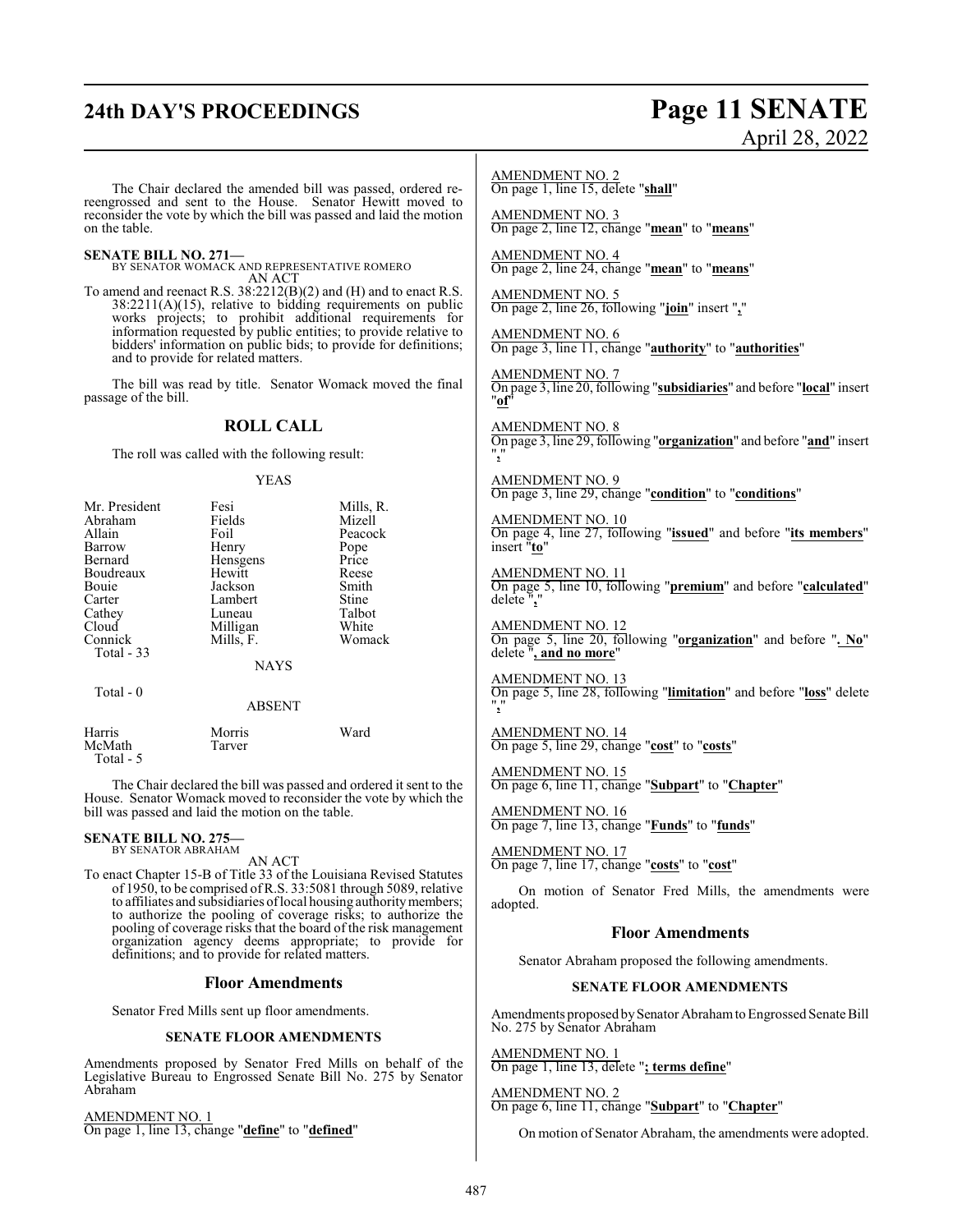The bill was read by title. Senator Abraham moved the final passage of the amended bill.

#### **ROLL CALL**

The roll was called with the following result:

#### YEAS

| Mr. President<br>Abraham<br>Allain<br>Barrow<br>Bernard<br>Boudreaux<br>Bouie<br>Carter<br>Cathey<br>Cloud<br>Connick<br>Total $-33$ | Fesi<br>Fields<br>Foil<br>Henry<br>Hensgens<br>Hewitt<br>Jackson<br>Lambert<br>Luneau<br>Milligan<br>Mills, F. | Mills, R.<br>Mizell<br>Peacock<br>Pope<br>Price<br>Reese<br>Smith<br>Stine<br>Talbot<br>White<br>Womack |
|--------------------------------------------------------------------------------------------------------------------------------------|----------------------------------------------------------------------------------------------------------------|---------------------------------------------------------------------------------------------------------|
|                                                                                                                                      | <b>NAYS</b>                                                                                                    |                                                                                                         |
| Total - 0                                                                                                                            |                                                                                                                |                                                                                                         |

| Harris    | Morris | Ward |
|-----------|--------|------|
| McMath    | Tarver |      |
| Total - 5 |        |      |

The Chair declared the amended bill was passed, ordered reengrossed and sent to the House. Senator Abraham moved to reconsider the vote by which the bill was passed and laid the motion on the table.

ABSENT

## **SENATE BILL NO. 280—** BY SENATOR BERNARD

AN ACT

To amend and reenact R.S. 38:21, 22, 23, 26(C), 27, and 28(B), and to enact R.S. 38:28(C) and (D), relative to DOTD and the inspection, regulation, and supervision of all present or future dams within the state; and to provide for additional requirements for the engineer; to provide for certain penalties; and to provide for related matters.

#### **Floor Amendments**

Senator Fred Mills sent up floor amendments.

#### **SENATE FLOOR AMENDMENTS**

Amendments proposed by Senator Fred Mills on behalf of the Legislative Bureau to Engrossed Senate Bill No. 280 by Senator Bernard

AMENDMENT NO. 1 On page 1, line 4, following "state;" and before "to provide" delete "and"

AMENDMENT NO. 2 On page 5, line 11, change "**Paragraph**" to "**Subsection**"

AMENDMENT NO. 3 On page 5, line 12, change "**Paragraph**" to "**Subsection**"

On motion of Senator Fred Mills, the amendments were adopted.

The bill was read by title. Senator Bernard moved the final passage of the amended bill.

## **Page 12 SENATE 24th DAY'S PROCEEDINGS**

### **ROLL CALL**

The roll was called with the following result:

YEAS

| Mr. President | Fesi          | Mizell  |
|---------------|---------------|---------|
| Abraham       | Fields        | Peacock |
| Allain        | Foil          | Pope    |
| Barrow        | Henry         | Price   |
| Bernard       | Hensgens      | Reese   |
| Boudreaux     | Hewitt        | Smith   |
| Bouie         | Jackson       | Stine   |
| Carter        | Lambert       | Talbot  |
| Cathey        | Luneau        | White   |
| Cloud         | Milligan      | Womack  |
| Connick       | Mills, R.     |         |
| Total $-32$   |               |         |
|               | <b>NAYS</b>   |         |
| Total $-0$    |               |         |
|               | <b>ABSENT</b> |         |
| Harris        | Mills, F.     | Tarver  |
| McMath        | Morris        | Ward    |
|               |               |         |

The Chair declared the amended bill was passed, ordered reengrossed and sent to the House. Senator Bernard moved to reconsider the vote by which the bill was passed and laid the motion on the table.

#### **Explanation of Vote**

Senator Fred Mills stated he appeared as absent on the vote on Senate Bill No. 280. He intended to vote yea and asked that the Official Journal so state.

#### **SENATE BILL NO. 347—** BY SENATOR MILLIGAN

Total - 6

AN ACT To amend and reenact R.S. 38:2237.1(D) and R.S. 39:1672(C)(2) and  $1753(A)(1)$  and (E), and to enact R.S. 39:1672(C)(7), relative to procurement of certain telecommunications equipment; to provide for audits of documentation submitted by certain vendors; to provide for definitions; and to provide for related matters.

#### **Floor Amendments**

Senator Fred Mills sent up floor amendments.

#### **SENATE FLOOR AMENDMENTS**

Amendments proposed by Senator Fred Mills on behalf of the Legislative Bureau to Engrossed Senate Bill No. 347 by Senator Milligan

#### AMENDMENT NO. 1

On page 1, line 2, change "1753" to "1753.1"

On motion of Senator Fred Mills, the amendments were adopted.

The bill was read by title. Senator Milligan moved the final passage of the amended bill.

#### **ROLL CALL**

The roll was called with the following result: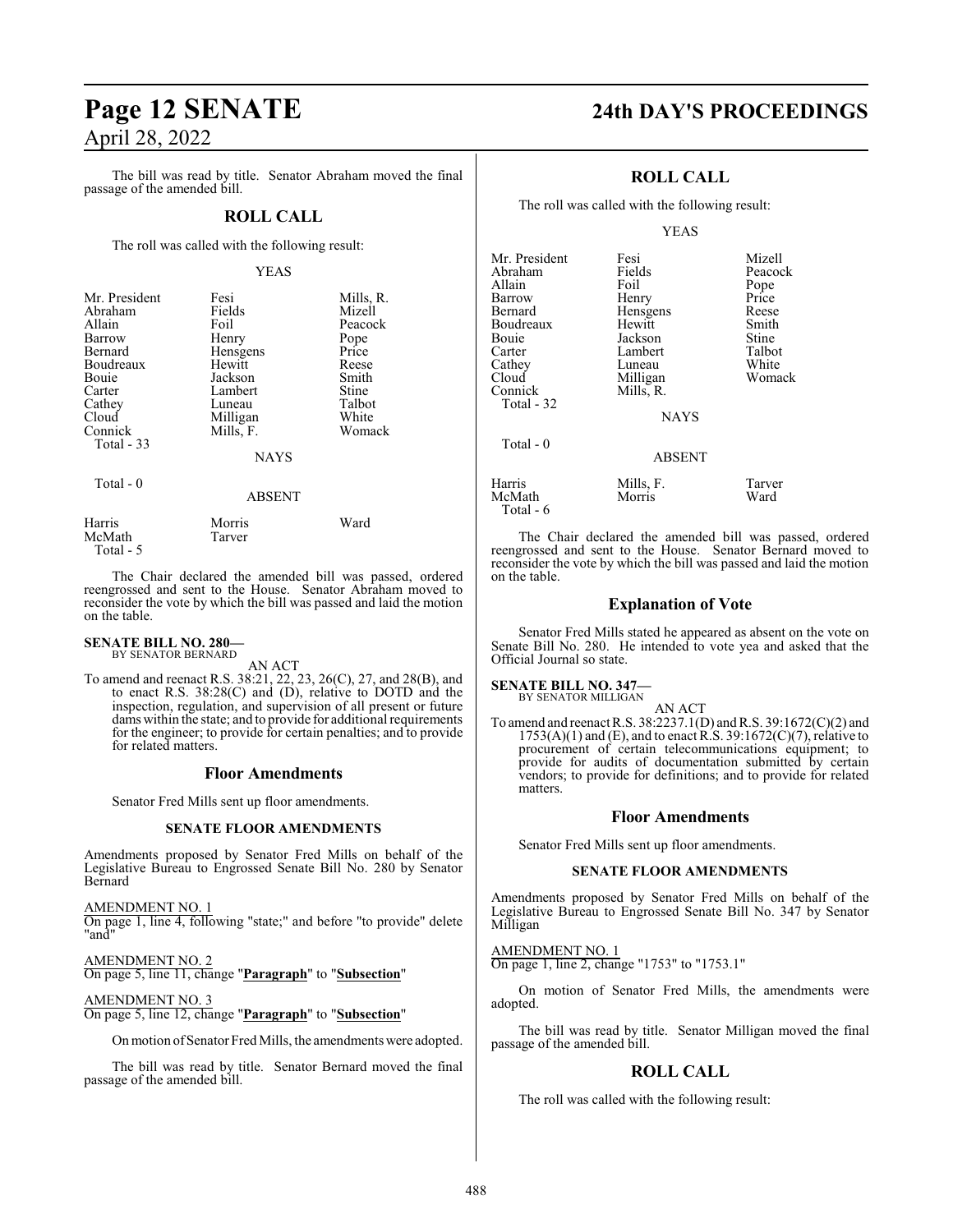#### YEAS

| Mr. President                                     | Fields                                                      | Mizell                    |
|---------------------------------------------------|-------------------------------------------------------------|---------------------------|
| Abraham                                           | Foil                                                        | Peacock                   |
| Allain                                            | Henry                                                       | Pope                      |
| Barrow                                            | Hensgens                                                    | Price                     |
| Bernard                                           | Hewitt                                                      | Reese                     |
| Boudreaux                                         | Jackson                                                     | Smith                     |
| Bouie                                             | Lambert                                                     | Stine                     |
| Carter<br>Cathey<br>Connick<br>Fesi<br>Total - 32 | Luneau<br>Milligan<br>Mills, F.<br>Mills, R.<br><b>NAYS</b> | Talbot<br>White<br>Womack |
| Total $-0$                                        | <b>ABSENT</b>                                               |                           |
| Cloud                                             | McMath                                                      | Tarver                    |
| Harris                                            | Morris                                                      | Ward                      |

 Total - 6 The Chair declared the amended bill was passed, ordered reengrossed and sent to the House. Senator Milligan moved to reconsider the vote by which the bill was passed and laid the motion

on the table.

**SENATE BILL NO. 377—** BY SENATORS PEACOCK, FIELDS, JACKSON, MIZELL, TALBOT AND WOMACK

AN ACT

To amend and reenact R.S. 17:7(6)(b), (c), and (e), 7.1(A)(3)(b) and  $(B)(1)$ , to enact R.S. 17:7.1(A)(1) and 7.2(A)(7), and to repeal R.S.  $17:7.1(A)(7)$  and  $7.2(A)(4)$ , relative to the certification of teachers; to provide relative to the responsibilities of the State Board of Elementary and Secondary Education; to provide for teaching certification qualifications and requirements; to provide eligibility criteria; to provide for the granting of teaching certifications; to provide relative to approved teacher education programs; and to provide for related matters.

#### **Floor Amendments**

Senator Fred Mills sent up floor amendments.

#### **SENATE FLOOR AMENDMENTS**

Amendments proposed by Senator Fred Mills on behalf of the Legislative Bureau to Engrossed Senate Bill No. 377 by Senator Peacock

#### AMENDMENT NO. 1

On page 6, line 7, following "**inclusive of**" and before "**any**" delete "**or**"

#### AMENDMENT NO. 2

On page 8, line 10, following "**inclusive of**" and before "**any**" delete "**or**"

On motion of Senator Fred Mills, the amendments were adopted.

On motion of Senator Peacock, the amended bill was read by title and returned to its regular order on Third Reading and Final Passage.

#### **SENATE BILL NO. 416—** BY SENATOR ABRAHAM

AN ACT

To repeal Part IV of Chapter 3 of Title 34 of the Louisiana Revised Statutes of 1950, comprised ofR.S. 34:481 through 490, relative to navigation districts; to repeal the creation of the Calcasieu-Cameron Navigation District; to repeal all policies, duties and functions created to administer the district; to repeal tax, fee,

## **24th DAY'S PROCEEDINGS Page 13 SENATE** April 28, 2022

and bond authority for the district; and to provide for related matters.

#### **Floor Amendments**

Senator Fred Mills sent up floor amendments.

#### **SENATE FLOOR AMENDMENTS**

Amendments proposed by Senator Fred Mills on behalf of the Legislative Bureau to Engrossed Senate Bill No. 416 by Senator Abraham

#### AMENDMENT NO. 1

On page 1, line 10, following "of" and before "34:481" insert "R.S."

On motion of Senator Fred Mills, the amendments were adopted.

The bill was read by title. Senator Abraham moved the final passage of the amended bill.

#### **ROLL CALL**

The roll was called with the following result:

#### YEAS

| Mr. President<br>Abraham<br>Allain<br>Barrow<br>Bernard<br>Boudreaux<br>Bouie<br>Carter<br>Cathey<br>Cloud<br>Connick<br>Total - 33 | Fesi<br>Fields<br>Foil<br>Henry<br>Hensgens<br>Hewitt<br>Jackson<br>Lambert<br>Luneau<br>Milligan<br>Mills, F.<br><b>NAYS</b> | Mills, R.<br>Mizell<br>Peacock<br>Pope<br>Price<br>Reese<br>Smith<br>Stine<br>Talbot<br>White<br>Womack |
|-------------------------------------------------------------------------------------------------------------------------------------|-------------------------------------------------------------------------------------------------------------------------------|---------------------------------------------------------------------------------------------------------|
| Total $-0$                                                                                                                          | <b>ABSENT</b>                                                                                                                 |                                                                                                         |
| Harris<br>McMath<br>Total - 5                                                                                                       | Morris<br>Tarver                                                                                                              | Ward                                                                                                    |

The Chair declared the amended bill was passed, ordered reengrossed and sent to the House. Senator Abraham moved to reconsider the vote by which the bill was passed and laid the motion on the table.

#### **SENATE BILL NO. 423—** BY SENATOR FOIL

AN ACT

To amend and reenact R.S.  $38:2295(C)(1)$ , relative to plans and specifications for public works; to provide for clarification of requirements for prior approval; to provide for adjusting the time response period for particular products; to provide for technical corrections; and to provide for related matters.

The bill was read by title. Senator Foil moved the final passage of the bill.

#### **ROLL CALL**

The roll was called with the following result:

#### YEAS

Mr. President Fesi Fesi Mills, R.<br>Abraham Fields Mizell Abraham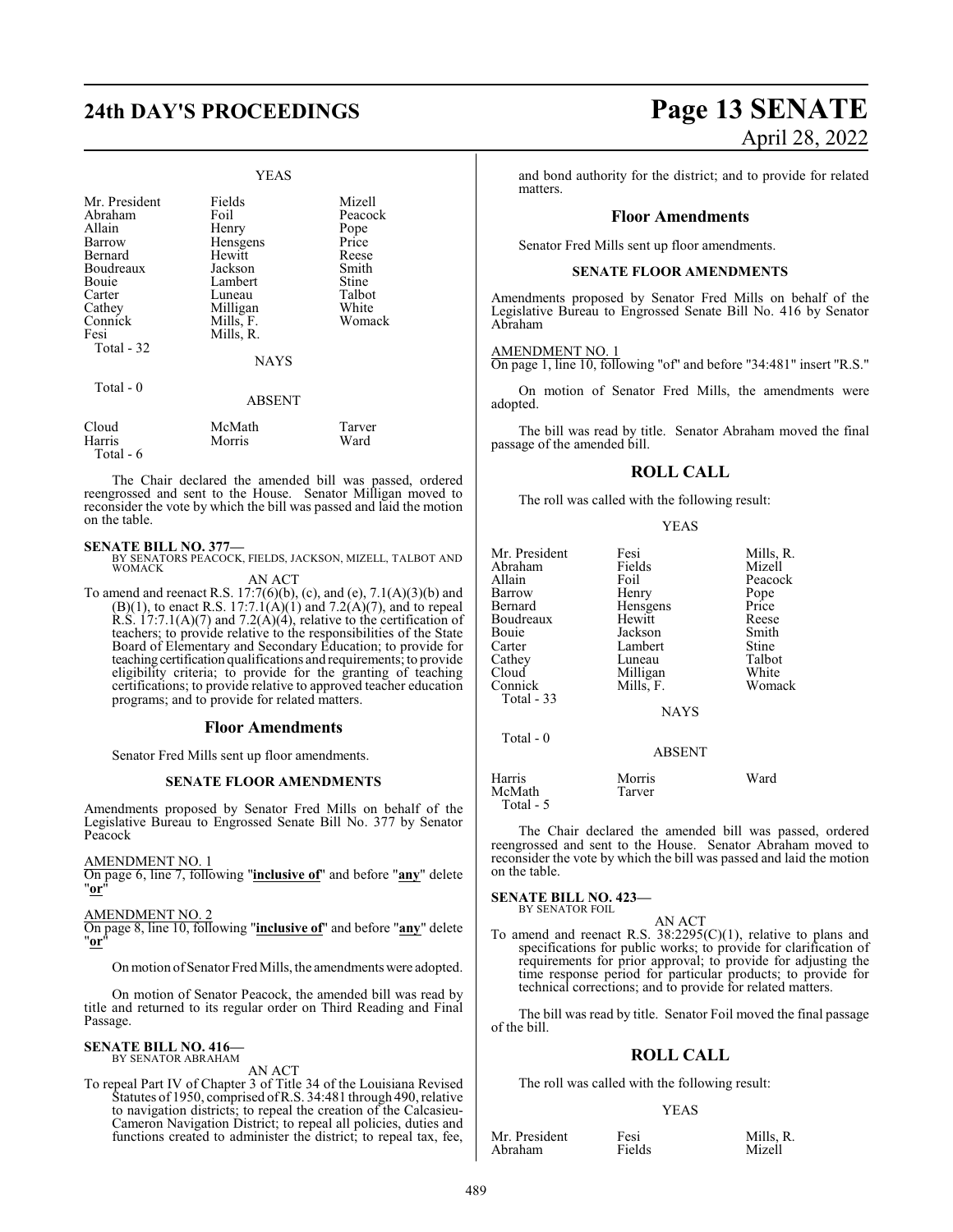| Allain           | Foil             | Peacock |
|------------------|------------------|---------|
| Barrow           | Henry            | Pope    |
| Bernard          | Hensgens         | Price   |
| Boudreaux        | Hewitt           | Reese   |
| Bouie            | Jackson          | Smith   |
| Carter           | Lambert          | Stine   |
| Cathey           | Luneau           | Talbot  |
| Cloud            | Milligan         | White   |
| Connick          | Mills, F.        | Womack  |
| Total - 33       |                  |         |
|                  | <b>NAYS</b>      |         |
| Total - 0        |                  |         |
|                  | <b>ABSENT</b>    |         |
| Harris<br>McMath | Morris<br>Tarver | Ward    |

Total - 5

The Chair declared the bill was passed and ordered it sent to the House. Senator Foil moved to reconsider the vote by which the bill was passed and laid the motion on the table.

#### **SENATE BILL NO. 429—** BY SENATOR WOMACK

AN ACT

To amend and reenact R.S. 38:2248(B), relative to public works contracts; to provide with respect to substantial completion of public works; to provide for notice and itemization of work to be performed; and to provide for related matters.

#### **Floor Amendments**

Senator Womack proposed the following amendments.

#### **SENATE FLOOR AMENDMENTS**

Amendments proposed by Senator Womack to Engrossed Senate Bill No. 429 by Senator Womack

#### AMENDMENT NO. 1

On page 1, line 10, change "B." to "B.**(1)**"

AMENDMENT NO. 2

On page 2, delete lines 1 through 4 and insert the following:

"**(2) If the public entity occupies or uses the public works, the following shall apply:**

**(a) The punch list shall be furnished to the contractor within ten days of substantial completion, as defined in R.S. 38:2241.1.**

**(b) Within fourteen days of providing the punch list to the contractor, the punch list may be amended by the design**

**professional or the public entity. (3)** The provisions of this Section shall not be subject"

On motion of Senator Womack, the amendments were adopted.

The bill was read by title. Senator Womack moved the final passage of the amended bill.

## **ROLL CALL**

The roll was called with the following result:

#### YEAS

| Mr. President | Fesi     | Mizell  |
|---------------|----------|---------|
| Abraham       | Fields   | Peacock |
| Allain        | Foil     | Pope    |
| Barrow        | Henry    | Price   |
| Bernard       | Hensgens | Reese   |
| Boudreaux     | Hewitt   | Smith   |
| Bouie         | Lambert  | Stine   |
| Carter        | Luneau   | Talbot  |
| Cathey        | Milligan | White   |

## **Page 14 SENATE 24th DAY'S PROCEEDINGS**

| Cloud<br>Connick<br>Total - 32 | Mills, F.<br>Mills, R.<br><b>NAYS</b> | Womack         |
|--------------------------------|---------------------------------------|----------------|
| Total - 0                      | <b>ABSENT</b>                         |                |
| Harris<br>Jackson<br>Total - 6 | McMath<br>Morris                      | Tarver<br>Ward |

The Chair declared the amended bill was passed, ordered reengrossed and sent to the House. Senator Womack moved to reconsider the vote by which the bill was passed and laid the motion on the table.

#### **SENATE BILL NO. 430—**

BY SENATOR WOMACK

AN ACT To enact R.S. 17:85.1, relative to naming a gymnasium at Monterey High School; to authorize the Concordia Parish School Board to name the new gymnasium at Monterey High School in honor of Jack Bairnsfather; and to provide for related matters.

The bill was read by title. Senator Womack moved the final passage of the bill.

#### **ROLL CALL**

The roll was called with the following result:

#### YEAS

| Mr. President<br>Abraham<br>Allain<br>Barrow<br>Bernard<br>Boudreaux<br>Bouie<br>Carter<br>Cathey<br>Cloud<br>Connick<br>Total - 33 | Fesi<br>Fields<br>Foil<br>Henry<br>Hensgens<br>Hewitt<br>Jackson<br>Lambert<br>Luneau<br>Milligan<br>Mills, F.<br><b>NAYS</b> | Mills, R.<br>Mizell<br>Peacock<br>Pope<br>Price<br>Reese<br>Smith<br>Stine<br>Talbot<br>White<br>Womack |
|-------------------------------------------------------------------------------------------------------------------------------------|-------------------------------------------------------------------------------------------------------------------------------|---------------------------------------------------------------------------------------------------------|
| Total $-0$                                                                                                                          | <b>ABSENT</b>                                                                                                                 |                                                                                                         |
| Harris<br>McMath                                                                                                                    | Morris<br>Tarver                                                                                                              | Ward                                                                                                    |

The Chair declared the bill was passed and ordered it sent to the House. Senator Womack moved to reconsider the vote by which the bill was passed and laid the motion on the table.

Total - 5

**SENATE BILL NO. 435—**<br>BY SENATORS CORTEZ, BARROW, BOUDREAUX, BOUIE, FESI,<br>FIELDS, HENSGENS, JACKSON, MILLIGAN, FRED MILLS, MIZELL,<br>PEACOCK, POPE, PRICE, STINE, TALBOT AND WOMACK AN ACT

To enact R.S. 32:57(J) and 239, relative to the Louisiana Highway Regulatory Act; to establish the Atchafalaya Basin Bridge as a highway safety corridor; to provide for camera safety devices; to provide relative to traffic regulations; to provide relative to speed limits; to provide relative to driving on the right side, overtaking, and passing; to provide for signs; to provide for penalties; and to provide for related matters.

#### **Floor Amendments**

Senator Fred Mills sent up floor amendments.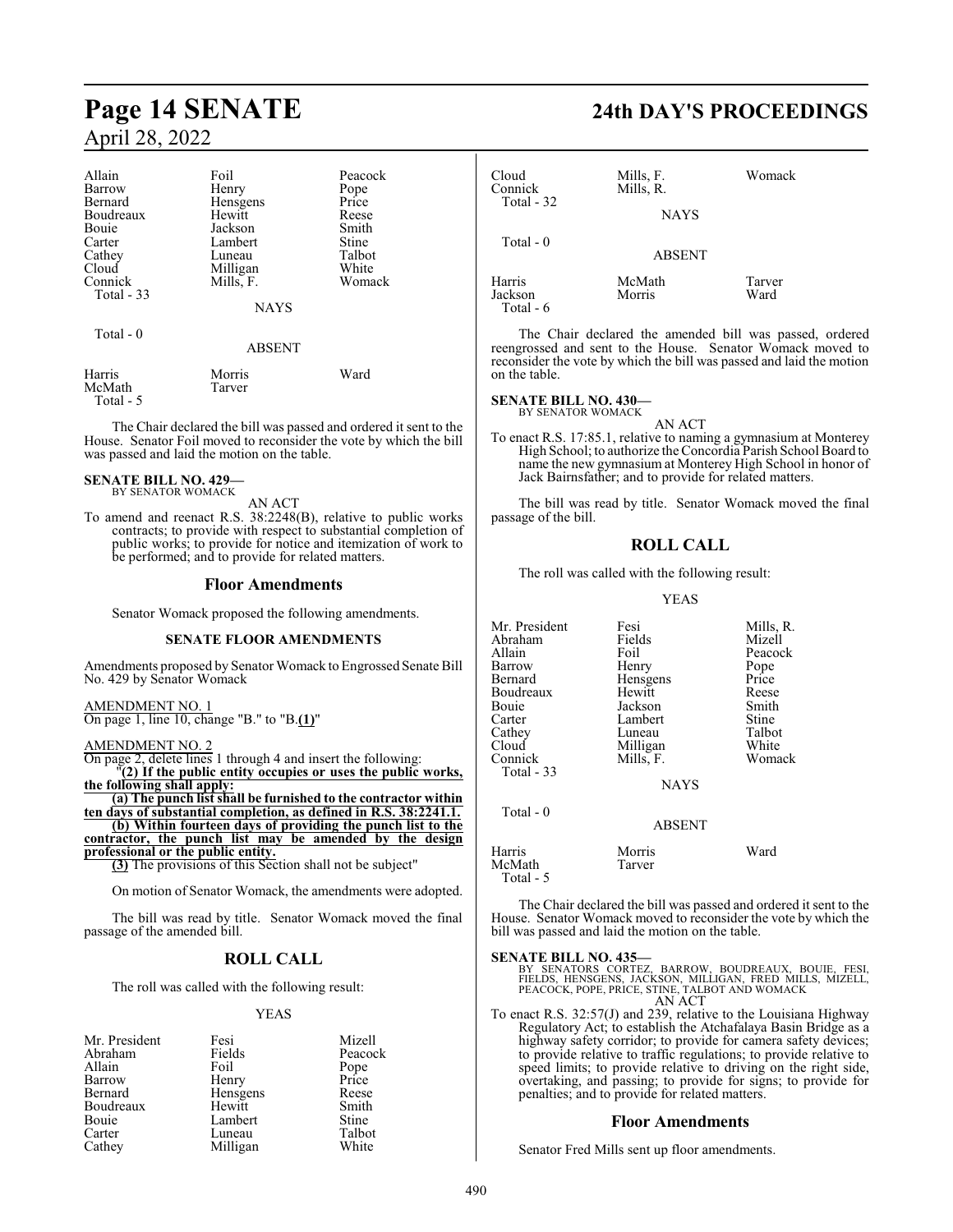# **24th DAY'S PROCEEDINGS Page 15 SENATE**

#### **SENATE FLOOR AMENDMENTS**

Amendments proposed by Senator Fred Mills on behalf of the Legislative Bureau to Reengrossed Senate Bill No. 435 by Senator **Cortez** 

AMENDMENT NO. 1 On page 1, line 15, after "**Act**" insert "**No.**"

AMENDMENT NO. 2 On page 1, line 16, following "**of**" and before "**as the**" change "**1989**" to "**the 1989 Regular Session of the Legislature**"

AMENDMENT NO. 3 On page 2, line 16, after "**Act**" insert "**No.**"

AMENDMENT NO. 4 On page 2, line 17, following "**of**" and before "**asthe**" change "**1989**" to "**the 1989 Regular Session of the Legislature**"

On motion of Senator Fred Mills, the amendments were adopted.

#### **Floor Amendments**

Senator Fred Mills submitted the following amendments on behalf of Senator Cortez.

#### **SENATE FLOOR AMENDMENTS**

Amendments proposed by Senator Cortez to Reengrossed Senate Bill No. 435 by Senator Cortez

AMENDMENT NO. 1 On page 1, line 2, change "239" to "268"

AMENDMENT NO. 2 On page 1, line 9, change "239" to "268"

AMENDMENT NO. 3 On page 2, line 1, change "**§239.**" to "**§268.**"

AMENDMENT NO. 4 On page 2, line 26, after "**issuance of**" insert "**warnings and**"

AMENDMENT NO. 5 On page 3, delete lines 27 through 29 and on page 4, delete lines 1 through 4 and insert the following:

"**(3) Subject to legislative appropriation, monies in the fund shall be used first to fund the department's expenditures necessary to carry out the provisions of this Section. Thereafter, at the conclusion of each fiscal year, any unexpended monies in the fund shall be divided equally between the parishes of Iberville and St. Martin and shall be remitted to entities or organizations within each parish in the same proportions as fines collected by the parishes when traffic violations are issued by a law enforcement officer.** 

Onmotion ofSenator Fred Mills, the amendments were adopted.

The bill was read by title. Senator Fred Mills moved the final passage of the amended bill.

### **ROLL CALL**

The roll was called with the following result:

#### YEAS

| Mr. President | Fesi     | Mills. R. |
|---------------|----------|-----------|
| Abraham       | Fields   | Mizell    |
| Allain        | Foil     | Peacock   |
| Barrow        | Henry    | Pope      |
| Bernard       | Hensgens | Price     |

## Boudreaux Hewitt Reese<br>Bouie Jackson Smith Bouie Jackson Smith Lambert Stine<br>
Luneau Talbot Cathey Luneau Talbot<br>Cloud Milligan White Cloud Milligan<br>Connick Mills, F. Womack

**NAYS** 

ABSENT

Total - 0

Total - 33

McMath Total - 5

Harris Morris Ward

The Chair declared the amended bill was passed, ordered rereengrossed and sent to the House. Senator Fred Mills moved to reconsider the vote by which the bill was passed and laid the motion on the table.

## **SENATE BILL NO. 443—** BY SENATOR ALLAIN

AN ACT To amend and reenact R.S. 47:303.1(C) and (G) and to repeal R.S. 47:303.1(D), relative to direct payment numbers; to provide for uniformdirect payment number procedures and appeal rights for local tax collectors; and to provide for related matters.

The bill was read by title. Senator Allain moved the final passage of the bill.

#### **ROLL CALL**

The roll was called with the following result:

#### YEAS

| Mr. President<br>Abraham<br>Allain<br>Barrow<br>Bernard<br>Boudreaux<br>Bouie<br>Carter<br>Cathey<br>Cloud<br>Connick<br>Total - 32 | Fesi<br>Fields<br>Foil<br>Henry<br>Hensgens<br>Hewitt<br>Jackson<br>Lambert<br>Milligan<br>Mills, F.<br>Mills, R. | Mizell<br>Peacock<br>Pope<br>Price<br>Reese<br>Smith<br>Stine<br>Talbot<br>White<br>Womack |
|-------------------------------------------------------------------------------------------------------------------------------------|-------------------------------------------------------------------------------------------------------------------|--------------------------------------------------------------------------------------------|
|                                                                                                                                     | <b>NAYS</b>                                                                                                       |                                                                                            |
| Total - 0                                                                                                                           | <b>ABSENT</b>                                                                                                     |                                                                                            |
| Harris<br>Luneau                                                                                                                    | McMath<br>Morris                                                                                                  | Tarver<br>Ward                                                                             |

The Chair declared the bill was passed and ordered it sent to the House. Senator Allain moved to reconsider the vote by which the bill was passed and laid the motion on the table.

**SENATE BILL NO. 461—** BY SENATOR REESE

Luneau Total - 6

#### AN ACT

To enact R.S. 33:423.30, relative to the Vinton Police Department; to authorize the police chief to discipline police personnel; and to provide for related matters.

The bill was read by title. Senator Reese moved the final passage of the bill.

# April 28, 2022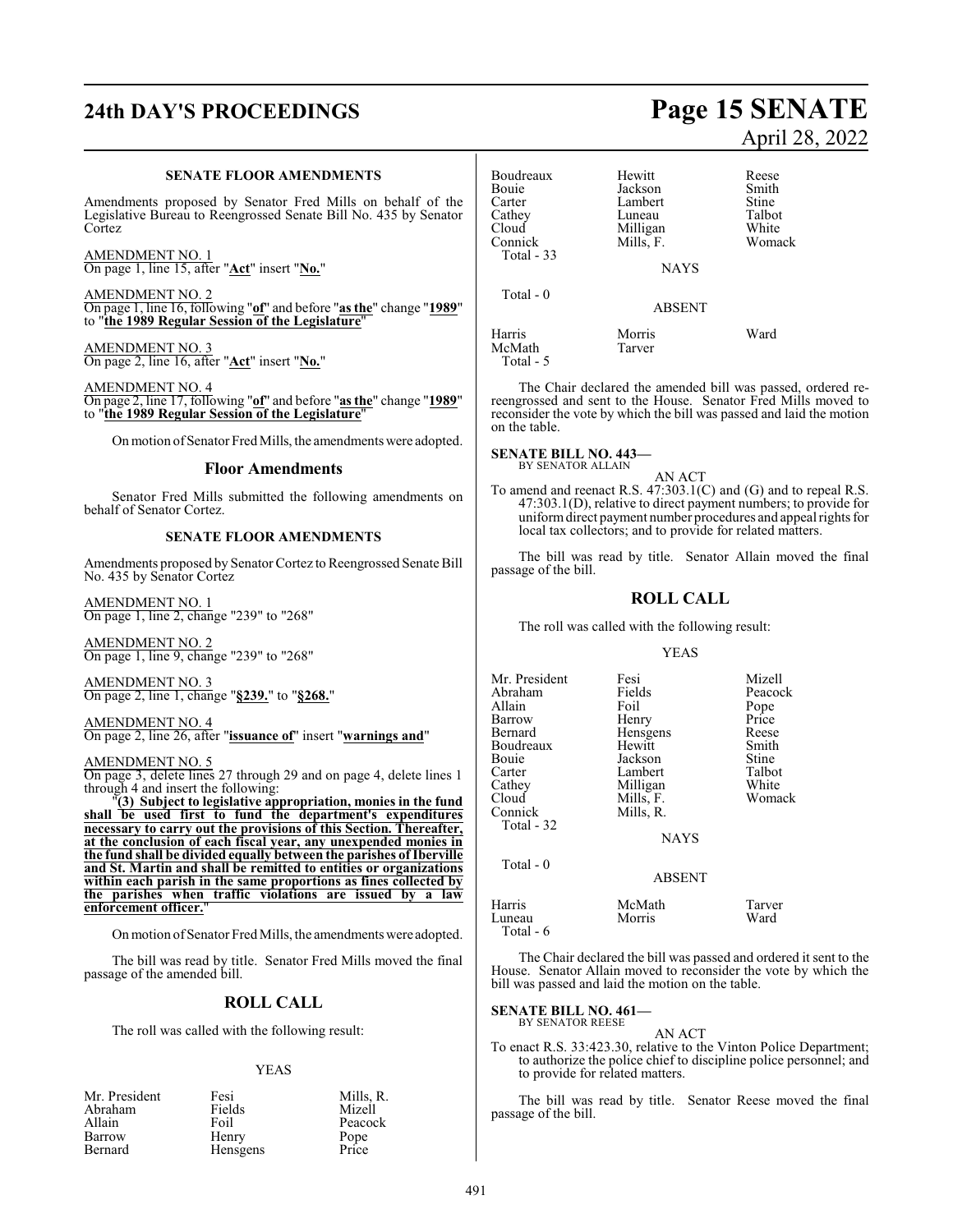## **ROLL CALL**

The roll was called with the following result:

#### YEAS

| Mr. President<br>Abraham<br>Allain<br>Barrow<br>Bernard<br>Boudreaux<br>Bouie<br>Carter<br>Cathey<br>Cloud<br>Connick<br>Total - 33 | Fesi<br>Fields<br>Foil<br>Henry<br>Hensgens<br>Hewitt<br>Jackson<br>Lambert<br>Luneau<br>Milligan<br>Mills, F.<br><b>NAYS</b> | Mills, R.<br>Mizell<br>Peacock<br>Pope<br>Price<br>Reese<br>Smith<br>Stine<br>Talbot<br>White<br>Womack |
|-------------------------------------------------------------------------------------------------------------------------------------|-------------------------------------------------------------------------------------------------------------------------------|---------------------------------------------------------------------------------------------------------|
| Total $-0$                                                                                                                          | <b>ABSENT</b>                                                                                                                 |                                                                                                         |
| Harris                                                                                                                              | Morris                                                                                                                        | Ward                                                                                                    |

| Harris    | Morris | Ward |
|-----------|--------|------|
| McMath    | Tarver |      |
| Total - 5 |        |      |

The Chair declared the bill was passed and ordered it sent to the House. Senator Reese moved to reconsider the vote by which the bill was passed and laid the motion on the table.

#### **SENATE BILL NO. 490—**

BY SENATOR CORTEZ AN ACT

To amend and reenact R.S. 40:1379.1(N) and to enact Chapter 12 of Title 24 of the Louisiana Revised Statutes of 1950, to be comprised of R.S. 24:681 through 685 and 691 through 693 and R.S. 40:2402(3)(f), relative to capitol security; to provide for a director of capitol security; to provide for the qualifications, compensation, duties and functions of the director; to provide for capitol security officers; to provide for the manner in which certain special officer commissions may be issued; to create the Capitol Security Council; to provide for the composition and membership of the council; to provide for the powers and duties of the council; to provide for definitions; and to provide for related matters.

The bill was read by title. Senator Milligan moved the final passage of the bill.

#### **ROLL CALL**

The roll was called with the following result:

#### YEAS

| Mr. President | Fields        | Mizell  |
|---------------|---------------|---------|
| Abraham       | Foil          | Peacock |
| Allain        | Henry         | Pope    |
| Barrow        | Hensgens      | Price   |
| Bernard       | Hewitt        | Reese   |
| Boudreaux     | Jackson       | Smith   |
| Bouie         | Lambert       | Stine   |
| Carter        | Luneau        | Talbot  |
| Cathey        | Milligan      | White   |
| Connick       | Mills, F.     | Womack  |
| Fesi          | Mills, R.     |         |
| Total - 32    |               |         |
|               | <b>NAYS</b>   |         |
| Total - 0     |               |         |
|               | <b>ABSENT</b> |         |
|               |               |         |

## **Page 16 SENATE 24th DAY'S PROCEEDINGS**

Harris Morris Ward Total - 6

The Chair declared the bill was passed and ordered it sent to the House. Senator Milligan moved to reconsider the vote by which the bill was passed and laid the motion on the table.

#### **SENATE BILL NO. 493—** BY SENATOR HEWITT

AN ACT To enact R.S. 38:1674.16.1, relative to drainage districts; to provide relative to parishes with a population between 245,000 and 265,000; to provide for the levy of a maintenance and operation tax; to provide for an effective date; and to provide for related matters.

#### **Floor Amendments**

Senator Fred Mills sent up floor amendments.

#### **SENATE FLOOR AMENDMENTS**

Amendments proposed by Senator Fred Mills on behalf of the Legislative Bureau to Engrossed Senate Bill No. 493 by Senator **Hewitt** 

AMENDMENT NO. 1 On page 1, line 7, change "**Drainage Districts**" to "**drainage districts**"

AMENDMENT NO. 2 On page 1, line 12, following "**approval**" and before "**by a**" delete "**,**"

AMENDMENT NO. 3 On page 1, line 15, following "**district**" and before "**in an**" delete "**,**"

AMENDMENT NO. 4 On page 2, line 1, following "**feet**" and before "**for:**" delete "**,**"

AMENDMENT NO. 5 On page 2, line 3, following "**stations**" and before "**and**" insert "**,**"

AMENDMENT NO. 6 On page 2, line 8, following "**insurance,**" and before "**personnel**" delete "**and**"

AMENDMENT NO. 7 On page 2, line 28, following "**application**" and before "**the applicant**" insert "**,**"

AMENDMENT NO. 8 On page 3, line 6, following "**Subsection A**" and before "**,**" insert "**of this Section**"

AMENDMENT NO. 9 On page 3, line 8, following "**Subsection A**" and before "**is**" insert "**of this Section**"

AMENDMENT NO. 10 On page 3, line 12, following "**discontinuation**" and before "**which**" insert "**and**"

AMENDMENT NO. 11

On page 3, line 22, following "**liens**" and before "**except**" insert "**,**"

On motion of Senator Fred Mills, the amendments were adopted.

The bill was read by title. Senator Hewitt moved the final passage of the amended bill.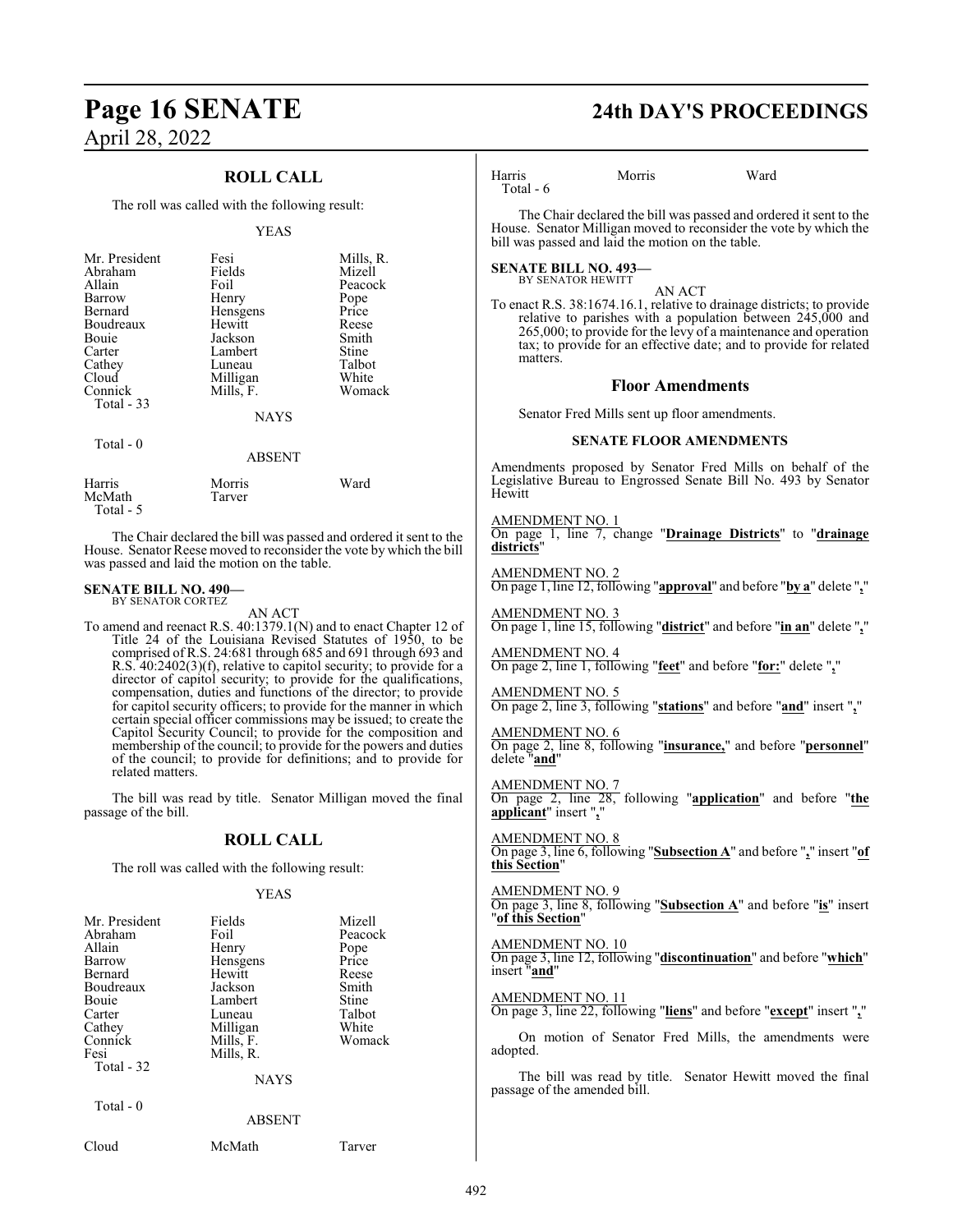### **ROLL CALL**

The roll was called with the following result:

#### YEAS

| Mr. President | Fields        | Mizell  |
|---------------|---------------|---------|
| Abraham       | Foil          | Peacock |
| Allain        | Henry         | Pope    |
| Barrow        | Hensgens      | Price   |
| Bernard       | Hewitt        | Reese   |
| Boudreaux     | Jackson       | Smith   |
| Bouie         | Lambert       | Stine   |
| Carter        | Luneau        | Talbot  |
| Cathey        | Milligan      | White   |
| Connick       | Mills, F.     | Womack  |
| Fesi          | Mills, R.     |         |
| Total - 32    |               |         |
|               | <b>NAYS</b>   |         |
| Total - 0     |               |         |
|               | <b>ABSENT</b> |         |
| Cloud         | McMath        | Tarver  |

Cloud McMath Tarver Harris Morris Ward Total - 6

The Chair declared the amended bill was passed, ordered reengrossed and sent to the House. Senator Hewitt moved to reconsider the vote by which the bill was passed and laid the motion on the table.

#### **SENATE BILL NO. 272—** BY SENATOR CORTEZ

AN ACT

To amend and reenact R.S. 4:149, 211, 213, and 214 and R.S. 27:602(13) and to enact R.S. 4:147(7), 215(D), and 228(H) and R.S. 27:602(18.1), 607(H), and 629, relative to horse racing; to provide for pari-mutuel wagering; to provide regarding offtrack wagering facilities; to authorize pari-mutuel wagering in a sports book lounge of certain licensed entities as offtrack wagering facilities; to require certain agreements or plans of operations; to provide for required terms of the agreement or plan and approval; to provide for requirements and exceptions; to provide regarding restrictions and prohibitions; and to provide for related matters.

#### **Floor Amendments**

Senator Fred Mills sent up floor amendments.

#### **SENATE FLOOR AMENDMENTS**

Amendments proposed by Senator Fred Mills on behalf of the Legislative Bureau to Engrossed Senate Bill No. 272 by Senator Cortez

AMENDMENT NO. 1 On page 4, line 2, following "include" and before "but" delete ","

AMENDMENT NO. 2 On page 6, line 26, change "must" to "**shall**"

#### AMENDMENT NO. 3 On page 7, line 26, change "must" to "**shall**"

On motion of Senator Fred Mills, the amendments were adopted.

The bill was read by title. Senator Henry moved the final passage of the amended bill.

## **24th DAY'S PROCEEDINGS Page 17 SENATE** April 28, 2022

## **ROLL CALL**

The roll was called with the following result:

#### YEAS

| Mr. President<br>Abraham<br>Allain<br>Bernard<br>Boudreaux<br>Bouie<br>Carter | Fields<br>Foil<br>Henry<br>Hensgens<br>Hewitt<br>Jackson<br>Lambert | Mills, F.<br>Mills, R.<br>Peacock<br>Price<br>Reese<br>Smith<br>Stine |
|-------------------------------------------------------------------------------|---------------------------------------------------------------------|-----------------------------------------------------------------------|
| Cathey<br>Connick<br>Total - 27                                               | Luneau<br>Milligan<br><b>NAYS</b>                                   | Talbot<br>White                                                       |
| Fesi<br>Mizell<br>Total - 4                                                   | Pope<br>Womack<br><b>ABSENT</b>                                     |                                                                       |
| Barrow<br>Cloud<br>Harris<br>Total - 7                                        | McMath<br>Morris<br>Tarver                                          | Ward                                                                  |

The Chair declared the amended bill was passed, ordered reengrossed and sent to the House. Senator Henry moved to reconsider the vote by which the bill was passed and laid the motion on the table.

#### **SENATE BILL NO. 290—**

BY SENATOR CORTEZ AN ACT

To amend and reenact the introductory paragraph of R.S. 27:27.1(C) and 27.1(C)(1), (3), and (8), (D)(1), (3), and (4), (E), (F), (J), the introductory paragraph of (L), and (M), 627, and 628(B), relative to sports wagering; to specifically include operators and electronic wagering in compulsive and problem gambling programs; to add certain parties to the exception from liability for certain disclosure of information; to allow the division of a licensee's promotional play credit between platforms; to provide a method of proportionate distribution of revenue dedicated to local government; and to provide for related matters.

The bill was read by title. Senator Smith moved the final passage of the bill.

#### **ROLL CALL**

The roll was called with the following result:

#### YEAS

| Mr. President<br>Abraham<br>Allain<br>Bernard<br>Boudreaux<br>Bouie<br>Carter<br>Cathey<br>Connick<br>Total - 27 | Fields<br>Foil<br>Henry<br>Hensgens<br>Hewitt<br>Lambert<br>Luneau<br>Milligan<br>Mills, F.<br><b>NAYS</b> | Mills, R.<br>Peacock<br>Pope<br>Price<br>Reese<br>Smith<br>Stine<br>Talbot<br>White |
|------------------------------------------------------------------------------------------------------------------|------------------------------------------------------------------------------------------------------------|-------------------------------------------------------------------------------------|
| Fesi<br>Total - 3                                                                                                | Mizell<br><b>ABSENT</b>                                                                                    | Womack                                                                              |
| Barrow<br>Cloud                                                                                                  | Jackson<br>McMath                                                                                          | Tarver<br>Ward                                                                      |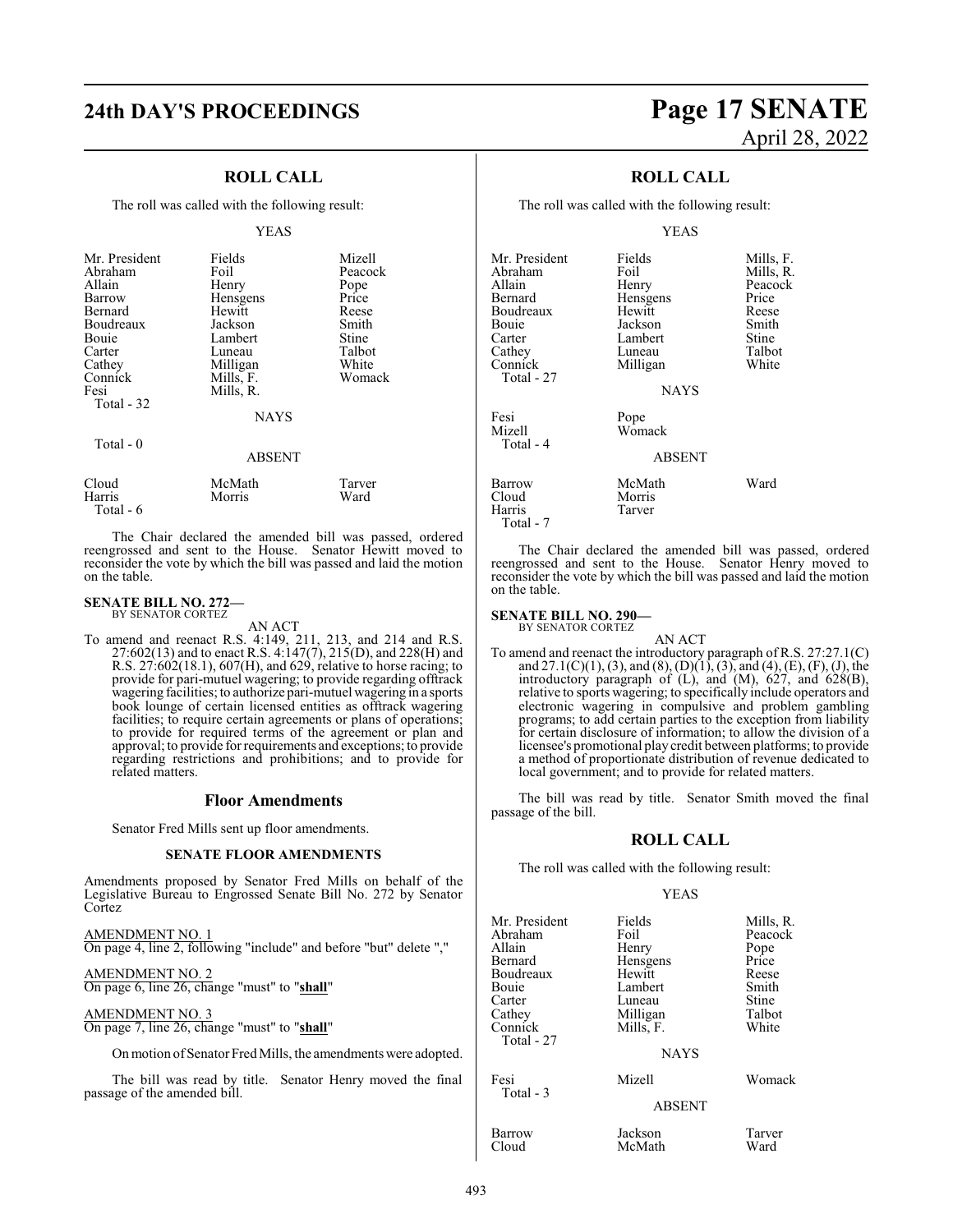Harris Morris

Total - 8

The Chair declared the bill was passed and ordered it sent to the House. Senator Smith moved to reconsider the vote by which the bill was passed and laid the motion on the table.

#### **SENATE BILL NO. 314—** BY SENATOR CORTEZ

AN ACT

To amend and reenact R.S. 4:213(2), 214(A)(4), (K)(1), (2) and (3), and (L),  $216(E)(1)$ ,  $217(E)$ , and  $228(A)$ , (C) and (G), relative to historic horse racing; to provide for offtrack wagering facilities; to provide for commissions on wagers; to provide for purse supplements; to provide for prohibitions; to provide for definitions; and to provide for related matters.

The bill was read by title. Senator Reese moved the final passage of the bill.

### **ROLL CALL**

The roll was called with the following result:

#### YEAS

| Mr. President<br>Abraham<br>Allain<br>Bernard<br>Boudreaux<br>Bouie<br>Carter<br>Cathey<br>Connick<br>Fesi<br>Fields | Foil<br>Henry<br>Hensgens<br>Hewitt<br>Jackson<br>Lambert<br>Luneau<br>Milligan<br>Mills, F.<br>Mills, R.<br>Mizell | Peacock<br>Pope<br>Price<br>Reese<br>Smith<br>Stine<br>Talbot<br>White<br>Womack |
|----------------------------------------------------------------------------------------------------------------------|---------------------------------------------------------------------------------------------------------------------|----------------------------------------------------------------------------------|
| Total - 31                                                                                                           | <b>NAYS</b>                                                                                                         |                                                                                  |
| Total $-0$                                                                                                           | <b>ABSENT</b>                                                                                                       |                                                                                  |
| Barrow<br>Cloud                                                                                                      | McMath<br>Morris                                                                                                    | Ward                                                                             |

The Chair declared the bill was passed and ordered it sent to the House. Senator Reese moved to reconsider the vote by which the bill was passed and laid the motion on the table.

Harris Tarver

Total - 7

**SENATE BILL NO. 437—** BY SENATOR ROBERT MILLS AND REPRESENTATIVES MCFARLAND AND SEABAUGH

AN ACT

To enact Part IV-A of Chapter 28 of Title 3 of the Louisiana Revised Statutes of 1950, to be comprised of R.S. 3:4345.1 through 3:4345.16, relative to forestry and agriculture; to authorize the creation of the timber and agriculture transportation group selfinsurance fund; to provide with respect to group self-insurance funds; to provide for requirements; to provide for definitions; to provide with respect to the qualifications for membership; to provide for regulatory authority; to provide for excess or reinsurance insurance; to provide for the management of assets and investments; to provide for liabilities and the payment of claims; to provide for audits, examinations, and investigations; to provide for licensed insurance producers; to provide for insolvencies; to provide for civil actions for enforcement; to provide for reporting; to provide penalties for noncompliance; to provide for due process rights; to provide for dissolution; and to provide for related matters.

## **Page 18 SENATE 24th DAY'S PROCEEDINGS**

#### **Floor Amendments**

Senator Fred Mills proposed the following amendments.

#### **SENATE FLOOR AMENDMENTS**

Amendments proposed by Senator Fred Mills on behalf of the Legislative Bureau to Engrossed Senate Bill No. 437 by Senator Robert Mills

AMENDMENT NO. 1 On page 7, line 19, following "**reinsurance**" and before "**be**" change "**must**" to "**shall**"

AMENDMENT NO. 2 On page 14, line 6, following "**bonds**" and before "**have**" change "**must**" to "**shall**"

AMENDMENT NO. 3 On page 14, line 17, change "**Department of Insurance**" to "**department**"

AMENDMENT NO. 4 On page 17, line 16, following "**department**" delete "**of insurance**"

AMENDMENT NO. 5 On page 17, line 25, following "**the**" change "**Department of Insurance**" to "**department**"

AMENDMENT NO. 6 On page 17, line 29, change "**Procedures**" to "**Procedure**"

AMENDMENT NO. 7 On page 18, at the beginning of line 1, before "**or order**" delete "**by the department**"

AMENDMENT NO. 8 On page 19, line 27, following "**to be**" and before "**licensed**" delete "**so**"

AMENDMENT NO. 9 On page 24, line 26, change "**department of insurance**" to "**department**"

AMENDMENT NO. 10 On page 26, line 12, following "**the**" change "**Department of**" to "**department**"

AMENDMENT NO. 11 On page 26, line 13, delete "**Insurance**"

AMENDMENT NO. 12 On page 31, line 5, change "**Department of Insurance**" to "**department**"

AMENDMENT NO. 13 On page 31, line 29, change "**Department of**" to "**department**"

AMENDMENT NO. 14 On page 32, line 1, delete "**Insurance**"

On motion of Senator Fred Mills, the amendments were adopted.

#### **Floor Amendments**

Senator Robert Mills sent up floor amendments.

#### **SENATE FLOOR AMENDMENTS**

Amendments proposed by Senator Robert Mills to Engrossed Senate Bill No. 437 by Senator Robert Mills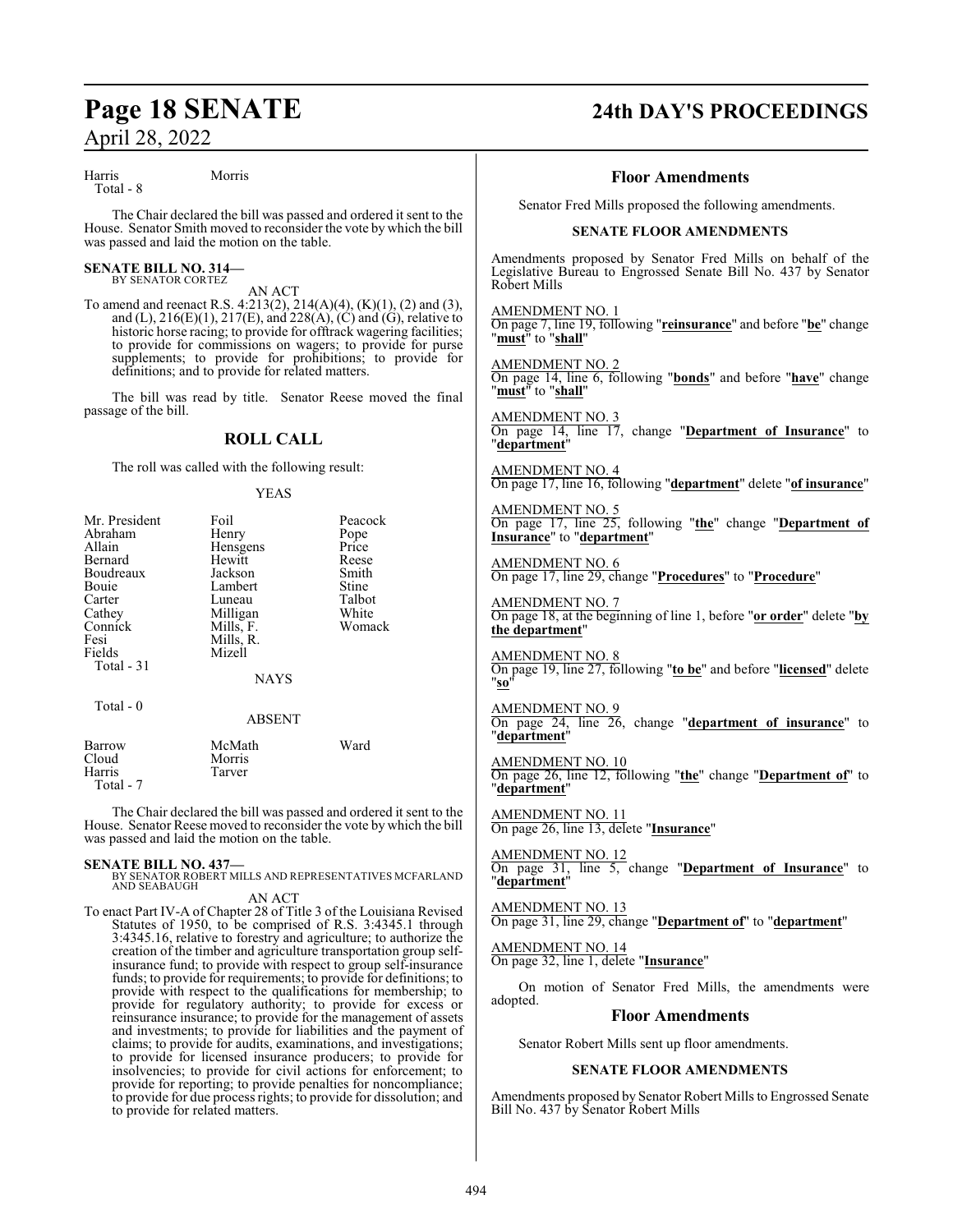# **24th DAY'S PROCEEDINGS Page 19 SENATE**

#### AMENDMENT NO. 1

On page 10, line 12, after "**shall**" delete "**only be purchased**" and insert "**be purchased only**"

AMENDMENT NO. 2 On page 18, line 15, after "**Act**" insert a colon "**:**" and delete the remainder of the line and delete line 16 in its entirety

AMENDMENT NO. 3

On page 20, line 26, change "**the fund**" to "**an authorized representative of the fund**"

On motion of Senator Robert Mills, the amendments were adopted.

On motion of Robert Mills, the amended bill was read by title and returned to its regular order on Third Reading and Final Passage.

#### **SENATE BILL NO. 450—** BY SENATOR STINE

AN ACT

To amend and reenact R.S. 26:271.1(A), relative to microbreweries; to provide for retail sales on or off premises; to provide for transfers; to provide for conditions; and to provide for related matters.

#### **Floor Amendments**

Senator Stine proposed the following amendments.

#### **SENATE FLOOR AMENDMENTS**

Amendments proposed by Senator Stine to Engrossed Senate Bill No. 450 by Senator Stine

AMENDMENT NO. 1

On page 2, delete lines 6 through 8 and insert:

"**(c) The microbrewery transferring the manufactured beverages shall be responsible for paying all applicable federal, state, and local excise taxes on the transferred manufactured beverages.**"

On motion of Senator Stine, the amendments were adopted.

The bill was read by title. Senator Stine moved the final passage of the amended bill.

### **ROLL CALL**

The roll was called with the following result: YEAS

| Mr. President | Foil        | Peacock |
|---------------|-------------|---------|
| Abraham       | Henry       | Pope    |
| Allain        | Hensgens    | Price   |
| Bernard       | Hewitt      | Reese   |
| Boudreaux     | Jackson     | Smith   |
| Bouie         | Lambert     | Stine   |
| Carter        | Luneau      | Talbot  |
| Cathey        | Milligan    | White   |
| Connick       | Mills, F.   | Womack  |
| Fesi          | Mills, R.   |         |
| Fields        | Mizell      |         |
| Total $-31$   |             |         |
|               | <b>NAYS</b> |         |
| Total $-0$    |             |         |
|               | ABSENT      |         |

Cloud Morris<br>Harris Tarver Total - 7

Barrow McMath Ward<br>Cloud Morris Tarver

April 28, 2022

The Chair declared the amended bill was passed, ordered reengrossed and sent to the House. Senator Stine moved to reconsider the vote by which the bill was passed and laid the motion on the table.

#### **Rules Suspended**

Senator Bouie asked for and obtained a suspension of the rules to revert to the Morning Hour.

#### **Introduction of Senate Concurrent Resolutions**

**SENATE CONCURRENT RESOLUTION NO. 45—** BY SENATOR MCMATH

A CONCURRENT RESOLUTION

To create and provide for the Task Force on Administration of State Transportation and Development Services to study national best practice models for the efficient and effective administration of state transportation departments.

The resolution was read by title and placed on the Calendar for a second reading.

#### **SENATE CONCURRENT RESOLUTION NO. 46—** BY SENATOR MCMATH

A CONCURRENT RESOLUTION

To create and provide for the Louisiana Electric Vehicle Task Force to study the economic impact of electric vehicles and to recommend any action or legislation that the task force deems necessary or appropriate.

The resolution was read by title and placed on the Calendar for a second reading.

#### **Message from the House**

#### **ASKING CONCURRENCE IN HOUSE BILLS AND JOINT RESOLUTIONS**

#### April 28, 2022

To the Honorable President and Members of the Senate:

I am directed to inform your honorable body that the House of Representatives has finally passed and asks your concurrence in the following House Bills and Joint Resolutions:

| HB No. 102  | HB No. 129  | HB No. 278 |
|-------------|-------------|------------|
| HB No. 312  | HB No. 652  | HB No. 681 |
| HB No. 758  | HB No. 789  | HB No. 807 |
| HB No. 847  | HB No. 850  | HB No. 857 |
| HB No. 1033 | HB No. 1055 | HB No. 137 |
| HB No. 190  | HB No. 202  | HB No. 203 |
| HB No. 266  | HB No. 282  | HB No. 400 |
| HB No. 446  | HB No. 455  | HB No. 359 |

Respectfully submitted, MICHELLE D. FONTENOT Clerk of the House of Representatives

#### **House Bills and Joint Resolutions on First Reading**

#### 495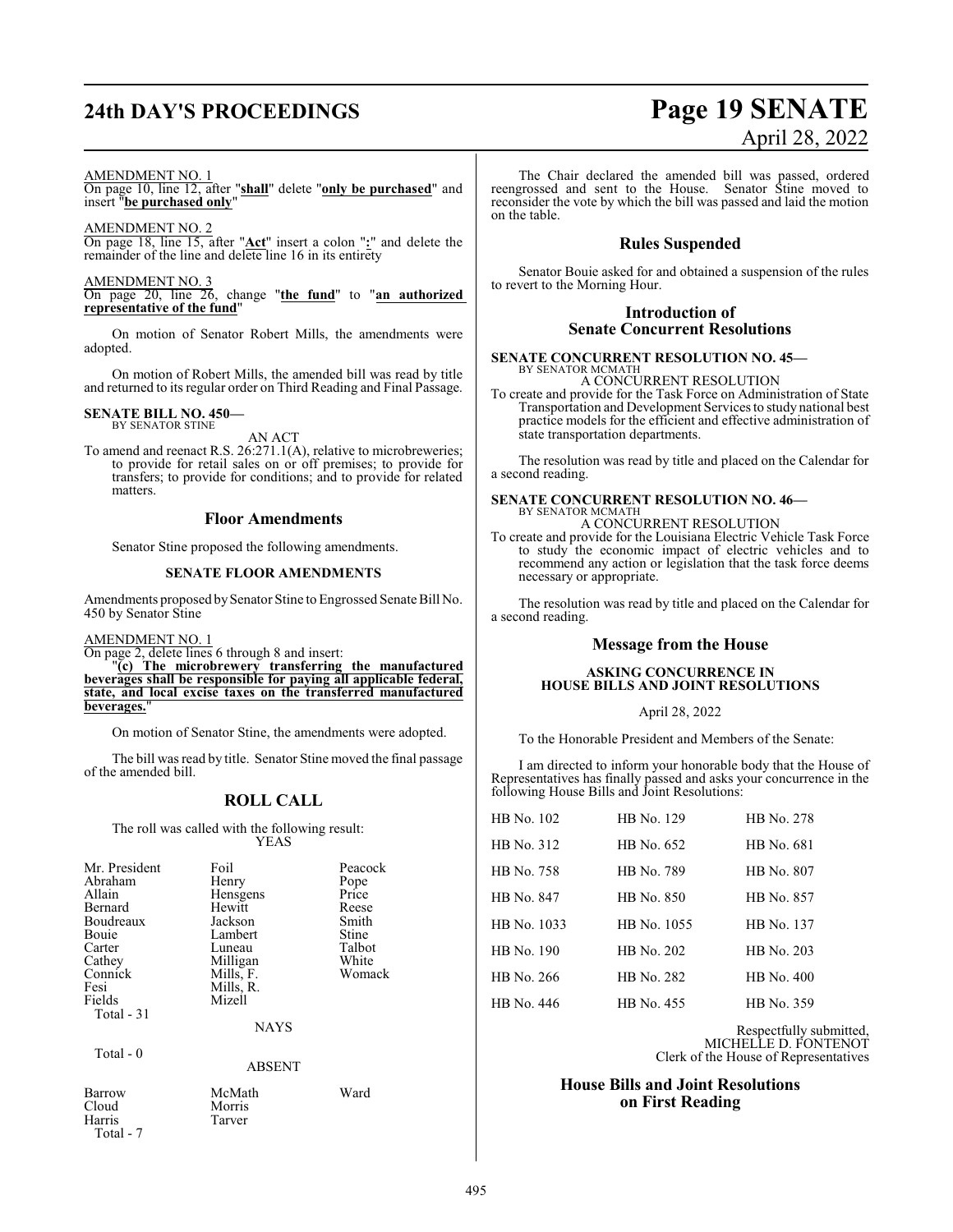#### **HOUSE BILL NO. 102—**

BY REPRESENTATIVE MUSCARELLO AN ACT

To amend and reenact R.S. 15:574.4.1(A)(1), relative to parole consideration and hearings; to provide relative to the time period for parole rehearings for certain prisoners; to provide for an effective date; and to provide for related matters.

The bill was read by title and placed on the Calendar for a second reading.

#### **HOUSE BILL NO. 129—**

BY REPRESENTATIVES NELSON AND HUGHES AN ACT

To amend and reenact R.S. 32:57.1(A) and (B) and to enact R.S.  $32:57.1(D)$ , relative to failure to honor a written promise to appear; to provide relative to notification to the arrested person by the Department of Public Safety and Corrections; to provide relative to the suspension of an operator's license of an arrested person; to provide relative to the payment of fines; to provide relative to payment for suspension when incarcerated; and to provide for related matters.

The bill was read by title and placed on the Calendar for a second reading.

#### **HOUSE BILL NO. 137—** BY REPRESENTATIVE MARINO

AN ACT

To amend and reenact R.S.  $40:966(F)(1)$ , relative to immunity from prosecution for medical marijuana; to provide that visiting qualifying patients shall be exempt from prosecution for certain violations of the Uniform Controlled Dangerous Substances Law; to provide for an effective date; and to provide for related matters.

The bill was read by title and placed on the Calendar for a second reading.

#### **HOUSE BILL NO. 190—**

BY REPRESENTATIVE TRAVIS JOHNSON AN ACT

To amend and reenact R.S.  $40:966(F)(1)$ ,  $(7)$ , and  $(8)(a)$ ,  $1046(A)(1)$ ,  $(2)(a)(xviii)$ ,  $(xxii)$ , and  $(b)$ ,  $(3)$ ,  $(4)$ ,  $(5)(b)$ ,  $(6)$ , and  $(C)(1)$ , 1168.2(2) through (5), and  $1168.3(A)(1)(b)(iii)$ , (iv), and (2)(b) and to enact R.S. 40:1046(B), relative to the recommendation to patients of marijuana for therapeutic use, known also as medical marijuana; to provide relative to licensed health professionals who may recommend medical marijuana to patients; to authorize nurse practitioners with prescriptive authority to recommend medical marijuana to patients; to revise references to licensed health professionals who may recommend medical marijuana to patients within laws providing for immunity from prosecution for possession of marijuana; to revise references to licensed health professionals who may recommend medical marijuana to patients within laws providing for a data systemfor the collection and analysis of clinical information associated with use of medical marijuana; and to provide for related matters.

The bill was read by title and placed on the Calendar for a second reading.

#### **HOUSE BILL NO. 202—** BY REPRESENTATIVE MIKE JOHNSON

AN ACT

To amend and reenact R.S. 18:1491.1(B)(5) and to enact R.S. 18:1491.1(F), relative to campaign finance disclosure; to provide relative to the registration of political committees; to require political committees to include specified information on the statement of organization; to provide for the duties of the supervisory committee relative thereto; to provide for an effective date; and to provide for related matters.

The bill was read by title and placed on the Calendar for a second reading.

## **Page 20 SENATE 24th DAY'S PROCEEDINGS**

#### **HOUSE BILL NO. 203—**

BY REPRESENTATIVE MAGEE AN ACT

To enact R.S. 40:50(D), relative to the state registrar of vital records; to require the issuance of a death certificate within a certain time; and to provide for related matters.

The bill was read by title and placed on the Calendar for a second reading.

#### **HOUSE BILL NO. 266—**

BY REPRESENTATIVE WILLARD AN ACT

To amend and reenact R.S. 36:259(B)(34) and R.S. 40:2018.1(A),  $(B)(1)(i)$ ,  $(C)$ , and  $(E)$  and to repeal R.S. 40:2018.1 $(G)$ , relative to the Louisiana Commission on HIV, AIDS, and Hepatitis C Education, Prevention, and Treatment; to revise the name of the commission; to provide for the means by which the chairman of the commission is selected; to delete references to AIDS within laws pertaining to the commission; to repeal provisions terminating the commission; and to provide for related matters.

The bill was read by title and placed on the Calendar for a second reading.

#### **HOUSE BILL NO. 278—**



To enact R.S. 22:1066.2 and R.S. 40:2163, relative to health coverage plans; to provide relative to the medical assistance program of this state known as Medicaid; to require reimbursement for mental health and substance abuse benefits provided through the Psychiatric Collaborative Care Model service delivery method; to provide for definitions; and to provide for related matters.

The bill was read by title and placed on the Calendar for a second reading.

## **HOUSE BILL NO. 282—** BY REPRESENTATIVE MARINO

AN ACT

To amend and reenact R.S. 13:5304(B)(3)(b) and Code of Criminal Procedure Article 893(B)(3), relative to probation programs; to provide relative to the probation period for certain defendants who participate in a drug division probation program; to provide relative to the supervision of defendants on probation in specialty court programs; and to provide for related matters.

The bill was read by title and placed on the Calendar for a second reading.

**HOUSE BILL NO. 312—**<br>BY REPRESENTATIVES DUSTIN MILLER, ADAMS, BOYD,<br>CARPENTER, CARRIER, WILFORD CARTER, DUPLESSIS, FISHER,<br>GAINES, GLÖVER, HORTON, ILLG, LANDRY, LARVADAIN, LYONS,<br>MCFARLAND, NEWELL, PIERRE, SCHLEGEL, SELDE

### AN ACT

To amend and reenact the heading of Part XIII of Chapter 11 of Title 40 of the Louisiana Revised Statutes of 1950 and R.S. 40:2199(A)(1) and to enact R.S. 40:2199.11 through 2199.19, relative to licensed healthcare facilities; to establish duties and requirements of licensed healthcare facilities with respect to addressing and preventing workplace violence; to require the posting of certain cautionary signage at licensed healthcare facilities; to require and provide with respect to healthcare workplace violence prevention plans; to require reporting of acts ofworkplace violence occurring at licensed healthcare facilities; to prohibit retaliation by certain employers in connection with reporting of healthcare workplace violence; to require the Louisiana Department of Health to maintain on its website public information regarding healthcare workplace violence; to authorize enforcement actions by the department; to require promulgation of administrative rules; to provide for definitions; to provide for organization and designation of laws by the Louisiana State LawInstitute; and to provide for related matters.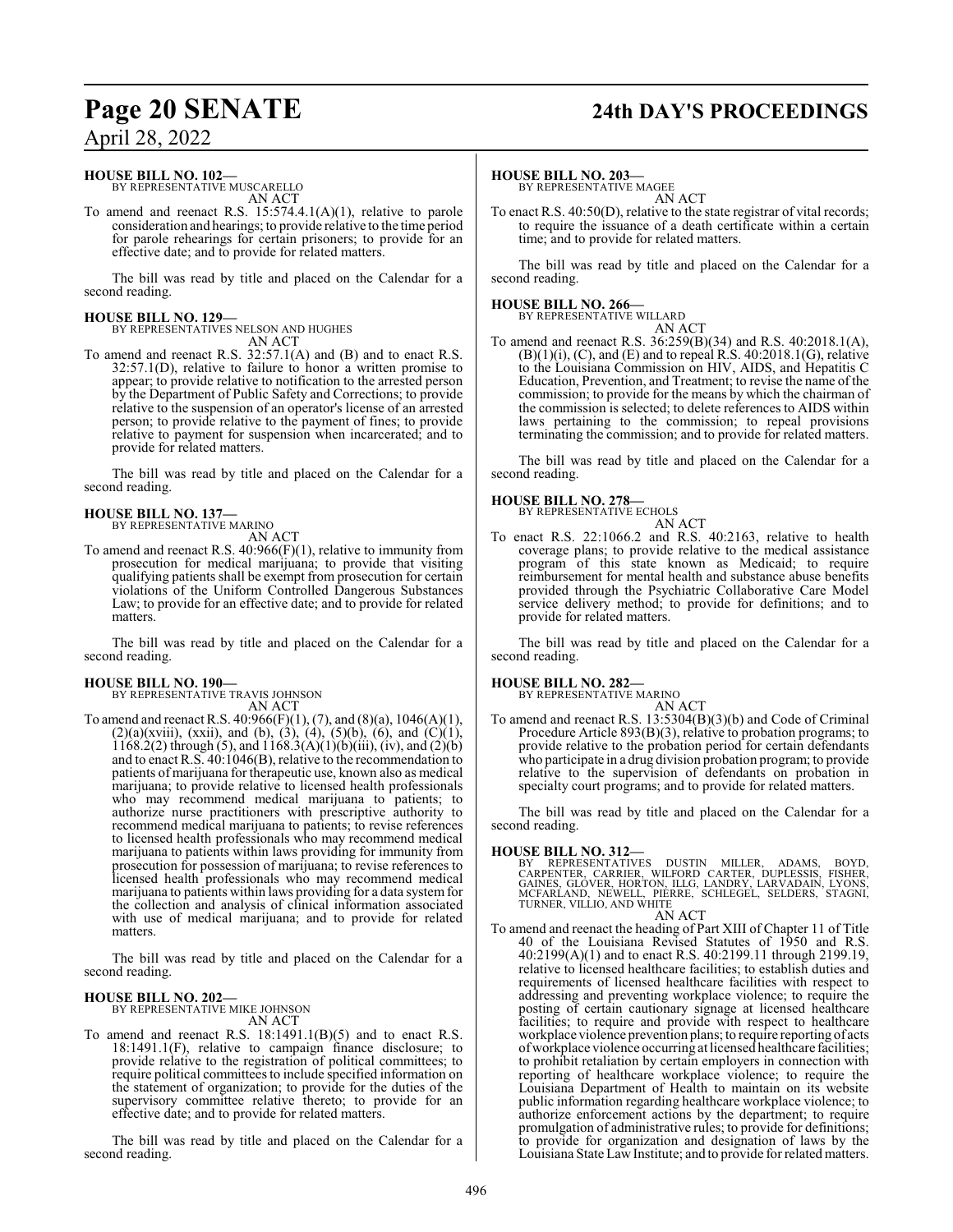## **24th DAY'S PROCEEDINGS Page 21 SENATE**

# April 28, 2022

The bill was read by title and placed on the Calendar for a second reading.

#### **HOUSE BILL NO. 359—**

BY REPRESENTATIVE BEAULLIEU AN ACT

To enact R.S. 18:425.2, relative to elections; to provide relative to directives and guidance from the federal government regarding elections; to require certain notifications regarding such directives and guidance; to prohibit implementation of directive and guidance under certain circumstance; to prohibit acceptance of federal funds for elections under certain circumstances; to provide for an effective date; and to provide for related matters.

The bill was read by title and placed on the Calendar for a second reading.

#### **HOUSE BILL NO. 400—**

BY REPRESENTATIVES HODGES, AMEDEE, PHELPS, AND SCHLEGEL AN ACT

To enact R.S. 17:440.2 and 3996(B)(67), relative to school employees; to require certain school employees and volunteers to complete an annual education program relative to sudden cardiac arrest; and to provide for related matters.

The bill was read by title and placed on the Calendar for a second reading.

## **HOUSE BILL NO. 446—** BY REPRESENTATIVE DESHOTEL

AN ACT

To authorize and provide for the transfer of certain public property; to authorize the exchange of certain public property in Avoyelles Parish; to provide for the property description; to provide for reservation of mineral rights; to provide terms and conditions; to provide an effective date; and to provide for related matters.

The bill was read by title and placed on the Calendar for a second reading.

#### **HOUSE BILL NO. 455—** BY REPRESENTATIVE MINCEY

AN ACT

To amend and reenact R.S. 17:11(A), relative to approval of nonpublic schools; to provide for teacher qualifications; to provide for the powers and duties of the State Board of Elementary and SecondaryEducation; and to provide for related matters.

The bill was read by title and placed on the Calendar for a second reading.

#### **HOUSE BILL NO. 652—**

BY REPRESENTATIVE HILFERTY AN ACT

To amend and reenact R.S. 33:4090(A) and to enact R.S. 33:4159.1 and 4159.2, relative to the Sewerage and Water Board of New Orleans; to provide that the board is recognized as a public utility; to provide relative to the powers and duties granted to the New Orleans City Council with respect to the board; to provide relative to costs associated with sewer and water connections; and to provide for related matters.

The bill was read by title and placed on the Calendar for a second reading.

#### **HOUSE BILL NO. 681—**

BY REPRESENTATIVE SCHEXNAYDER A JOINT RESOLUTION

Proposing to add Article VII, Section 3.1 of the Constitution of Louisiana, relative to sales and use tax remittance; to create the State and Local Streamlined Sales and Use Tax Commission; to authorize the legislature to provide by law for the streamlined electronic remittance of sales and use taxes; to provide for commission membership; to provide for commission duties and

responsibilities; to provide for commission officers; to provide for the administration of sales and use taxes; to provide for the transfer of powers, duties, functions, and responsibilities of the Louisiana Sales and Use Tax Commission for Remote Sellers and the Louisiana Uniform Local Sales Tax Board; to provide for funding; to provide for submission of the proposed amendment to the electors; to provide for effectiveness; and to provide for related matters.

The bill was read by title and placed on the Calendar for a second reading.

#### **HOUSE BILL NO. 758—**

BY REPRESENTATIVE SCHEXNAYDER AN ACT

To amend and reenact R.S. 3:1462(13) through (18), 1465(D)(1), 1468(A), 1481, 1482(C) and (D)(introductory paragraph),  $1483(A)(1)$ , (B)(introductory paragraph) and (6) through (8), (C), (E), (G), and (L), and 1484(B)(4) and R.S. 40:961.1, to enact R.S. 3:1462(19), 1482(E), and 1483(B)(9) and (M), and to repeal R.S. 3:1485, relative to industrial hemp; to provide for the regulation of industrial hemp; to provide for definitions; to provide for testing; to provide for the regulation of consumable hemp products; and to provide for related matters.

The bill was read by title and placed on the Calendar for a second reading.

## **HOUSE BILL NO. 789—** BY REPRESENTATIVE WILLARD

AN ACT

To enact Chapter 22 of Title 6 of the Louisiana Revised Statutes of 1950, to be comprised of R.S. 6:1401 through 1404, relative to private education lenders; to create a registry; to provide for required contents; to allow for enforcement; to provide for rulemaking; and to provide for related matters.

The bill was read by title and placed on the Calendar for a second reading.

**HOUSE BILL NO. 807—** BY REPRESENTATIVE MAGEE

AN ACT

To enact Chapter 47 of Title 51 of the Louisiana Revised Statutes of 1950, to be comprised of R.S. 51:2771 through 2779, relative to incentives for energy storage; to provide for a reimbursement program; to provide for funding; to provide for calculations; to provide for eligibility of systems; and to provide for related matters.

The bill was read by title and placed on the Calendar for a second reading.

**HOUSE BILL NO. 847—**<br>BY REPRESENTATIVES LACOMBE, ADAMS, BISHOP, BOURRIAQUE,<br>BRASS, BROWN, BRYANT, CARRIER, ROBBY CARTER, CORMIER,<br>DAVIS, DEVILLIER, HARRIS, HORTON, JEFFERSON, JENKINS,<br>MIGUEZ, ROMERO, STEFANSKI, AND WHITE AN ACT

To amend and reenact R.S.  $39:112(E)(2)(c)$  and to enact R.S.  $39:112(E)(2)(d)$ , relative to capital outlay; to provide with respect to local match requirements for projects by non-state entities; to exempt certain non-state entity projects from local match requirements; to provide for applicability; to provide for an effective date; and to provide for related matters.

The bill was read by title and placed on the Calendar for a second reading.

#### **HOUSE BILL NO. 850—**

BY REPRESENTATIVE FRIEMAN AN ACT

To amend and reenact R.S. 40:1231.1(A)(17) and to enact R.S. 40:1231.8(B)(4), relative to medical malpractice claims; to provide for definitions; to provide for proof of financial responsibility; to provide for medical review panels; to provide